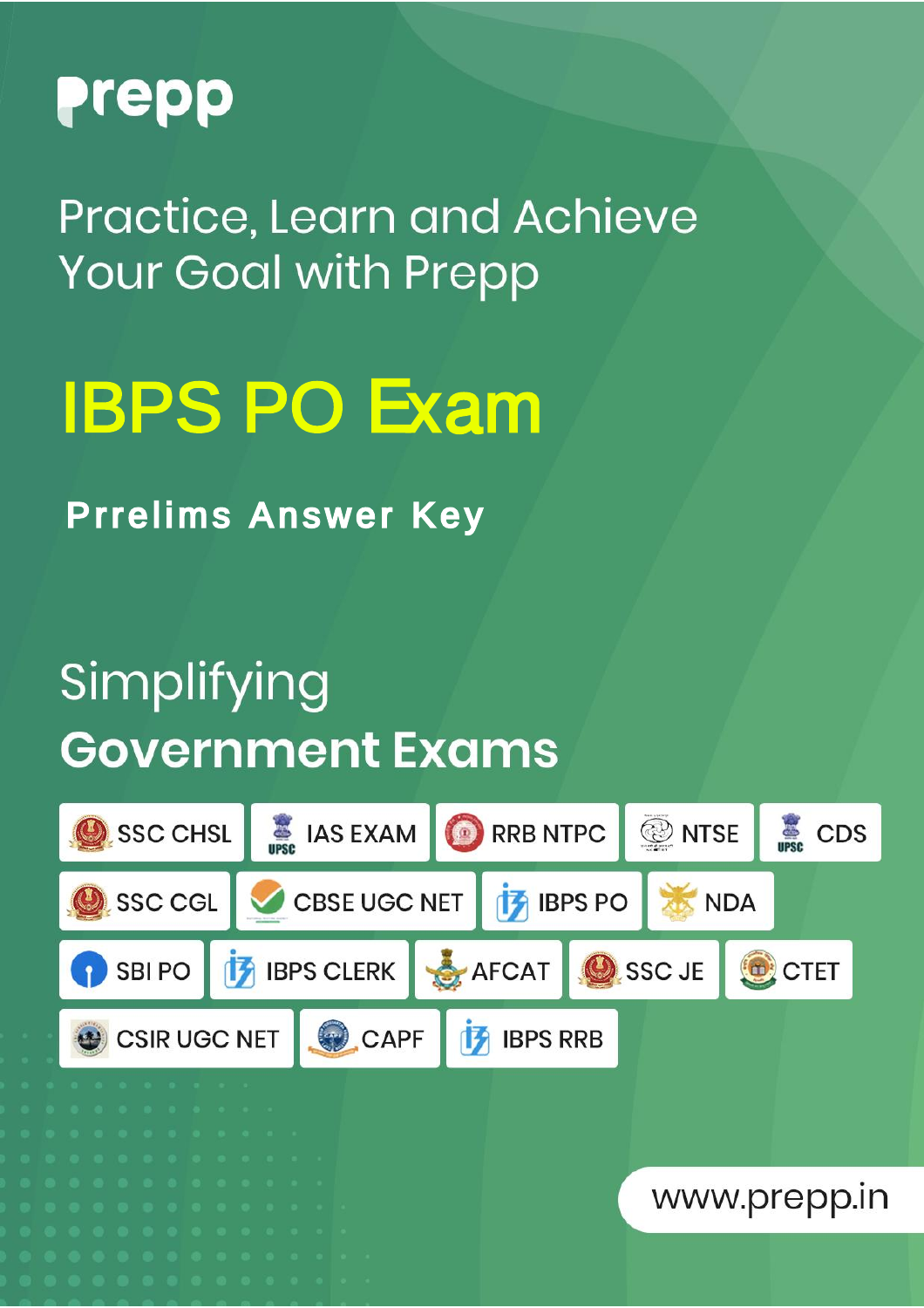### **Solutions**

1. Ans. E.

1) 3 persons are sitting between M and N.

2) K is third to the right of N.

3) K is second to the left of P.

 $Case-1 M$ <sub>\_\_</sub> N \_ \_ K \_ P

Case-2  $N_{--}$  K M P

4) The number of people between M and P is the same as the number of people between M and L.

(Here case – 2 will gets neglected as there is no space for L to sit.)

5) Only three people sit to the left of L.

6) Six people sit between L and J.

7) Two people sit between P and R.

8) R is sitting at the second position from one of the ends.

|  |  |  |  |  | . . |  |  |  |  |  |
|--|--|--|--|--|-----|--|--|--|--|--|
|  |  |  |  |  |     |  |  |  |  |  |

The above arrangement will be the final arrangement.

#### **Hence, there are a total of 26 persons in the row.**

2. Ans. A.

1) 3 persons are sitting between M and N.

2) K is third to the right of N.

3) K is second to the left of P.

 $Case-1 M$ <sub>\_\_</sub> N \_ \_ K \_ P

Case-2  $N_$   $K$  M P

4) The number of people between M and P is the same as the number of people between M and L.

(Here case – 2 will gets neglected as there is no space for L to sit.)

5) Only three people sit to the left of L.

6) Six people sit between L and J.

7) Two people sit between P and R.

8) R is sitting at the second position from one of the ends.

#### **\_ \_ \_ L \_ \_ \_ \_ \_ \_ J \_ M \_ \_ \_ N \_ \_ K \_ P \_ \_ R \_**

The above arrangement will be the final arrangement.

Hence, there are a total of 26 persons in the row.

**Hence, J sits 2nd to the left of M.**

3. Ans. C.

1) 3 persons are sitting between M and N.

2) K is third to the right of N.

3) K is second to the left of P.

 $Case-1 M$ <sub>\_\_</sub> N \_ K \_ P

Case-2 N K M P

4) The number of people between M and P is the same as the number of people between M and L.

(Here case – 2 will gets neglected as there is no space for L to sit.)

5) Only three people sit to the left of L.

6) Six people sit between L and J.

7) Two people sit between P and R.

8) R is sitting at the second position from one of the ends.

$$
---R L ---- -1 -J -M ----N -K -P
$$

The above arrangement will be the final arrangement.

Hence, there are a total of 26 persons in the row.

#### **Eight people sit between M and P.** 4. Ans. B.

1) 3 persons are sitting between M and N.

2) K is third to the right of N.

3) K is second to the left of P.

Case-1 M\_ \_ \_ N \_ \_ K \_ P

Case-2 N \_ \_ K M P

4) The number of people between M and P is the same as the number of people between M and L.

(Here case – 2 will gets neglected as there is no space for L to sit.)

5) Only three people sit to the left of L.

6) Six people sit between L and J.

7) Two people sit between P and R.

8) R is sitting at the second position from one of the ends.

**\_ \_ \_ L \_ \_ \_ \_ \_ \_ J \_ M \_ \_ \_ N \_ \_ K \_ P \_ \_ R \_**

The above arrangement will be the final arrangement.

Hence, there are a total of 26 persons in the row.

A) J sits to the right of K.  $\Rightarrow$  False

B) Seven people are sitting between N and R. ⇒ True

C) Less than 10 people sit between P and L.

Latest Sarkari Jobs, Govt Exam Results, Vacancies and updates on one click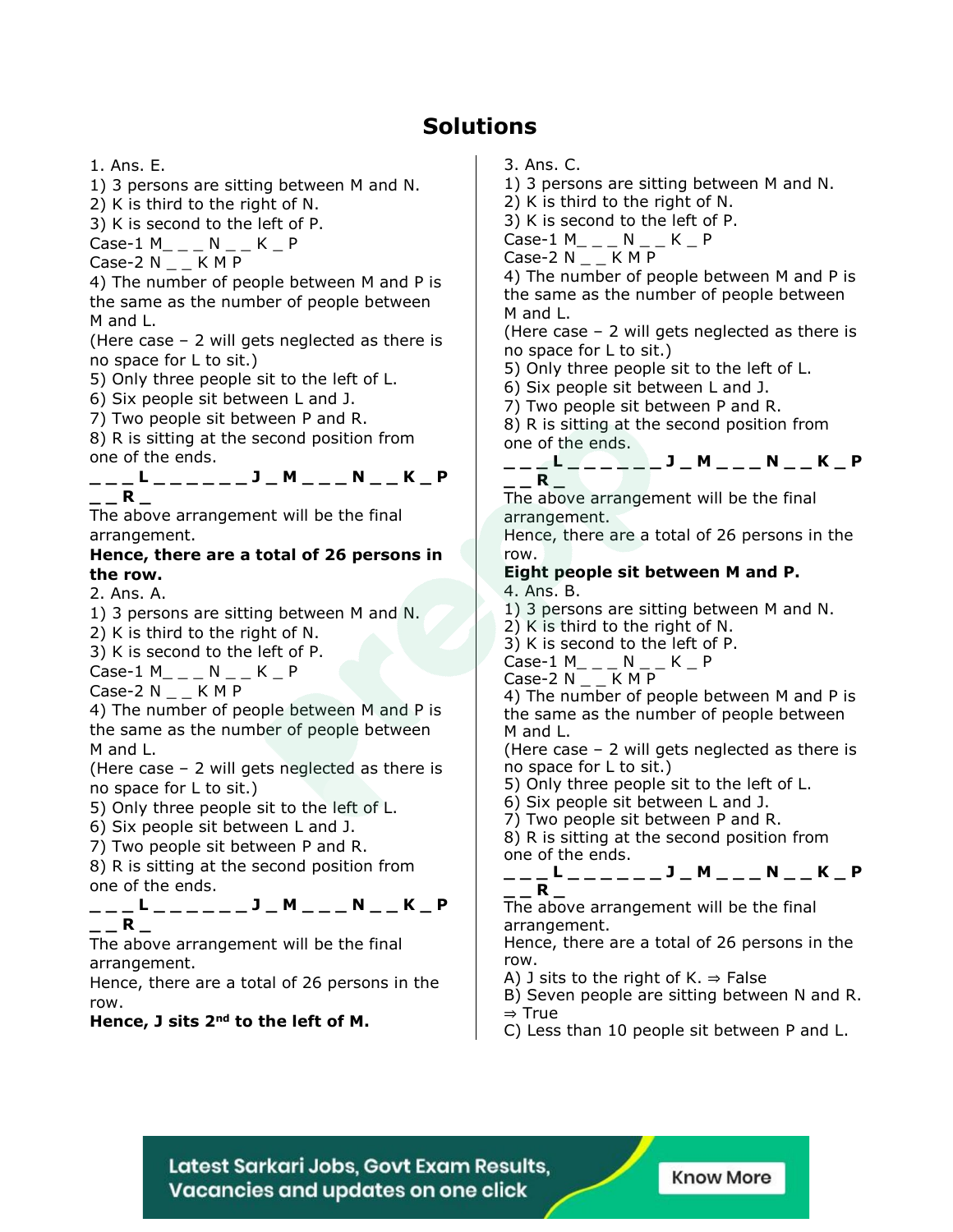⇒ False

D) 9 people sit between J and P.  $\Rightarrow$  False 5. Ans. A.

1) 3 persons are sitting between M and N.

2) K is third to the right of N.

3) K is second to the left of P.

Case-1 M<sub>\_ \_ \_</sub> N \_ \_ K \_ P

Case-2  $N_$   $K$  M P

4) The number of people between M and P is the same as the number of people between M and L.

(Here case – 2 will gets neglected as there is no space for L to sit.)

5) Only three people sit to the left of L.

6) Six people sit between L and J.

7) Two people sit between P and R.

8) R is sitting at the second position from one of the ends.

**\_ \_ \_ L \_ \_ \_ \_ \_ \_ J \_ M \_ \_ \_ N \_ \_ K \_ P \_ \_ R \_**

The above arrangement will be the final arrangement.

Hence, there are a total of 26 persons in the row.

#### **19 people are sitting to the left of K.** 6. Ans. D.

**People:** D, E, F, G, H, I, J and K.

Note  $-1$ : 4 sit at the corner facing outside and 4 sit in the middle of the sides facing the centre.

1) E does not sit at any of the corners of the table.

(Therefore, E sit at the middle of the side) 2) Only 3 people sit between D and E.

3) D is not an immediate neighbour of I or J and sits second to the left of K.

4) F sits second to the right of G only 3 people sit between F and J.

5) Only 1 person sits between J and I (either from left or right).

(Now the only leftover person is H and will sit in the only left place)



The above arrangement will be the final arrangement.

**G sit 3rd to the right of H.**

7. Ans. C.

**People:** D, E, F, G, H, I, J and K.

Note - 1: 4 sit at the corner facing outside and 4 sit in the middle of the sides facing the centre.

1) E does not sit at any of the corners of the table.

(Therefore, E sit at the middle of the side)

2) Only 3 people sit between D and E.

3) D is not an immediate neighbour of I or J and sits second to the left of K.

4) F sits second to the right of G only 3 people sit between F and J.

5) Only 1 person sits between J and I (either from left or right).

(Now the only leftover person is H and will sit in the only left place)



The above arrangement will be the final arrangement.

**I sits to the immediate right of E.** 8. Ans. C.

**People:** D, E, F, G, H, I, J and K.

Note - 1: 4 sit at the corner facing outside and 4 sit in the middle of the sides facing the centre.

1) E does not sit at any of the corners of the table.

(Therefore, E sit at the middle of the side)

2) Only 3 people sit between D and E.

3) D is not an immediate neighbour of I or J and sits second to the left of K.

4) F sits second to the right of G only 3 people sit between F and J.

5) Only 1 person sits between J and I (either from left or right).

(Now the only leftover person is H and will sit in the only left place)



Latest Sarkari Jobs, Govt Exam Results, Vacancies and updates on one click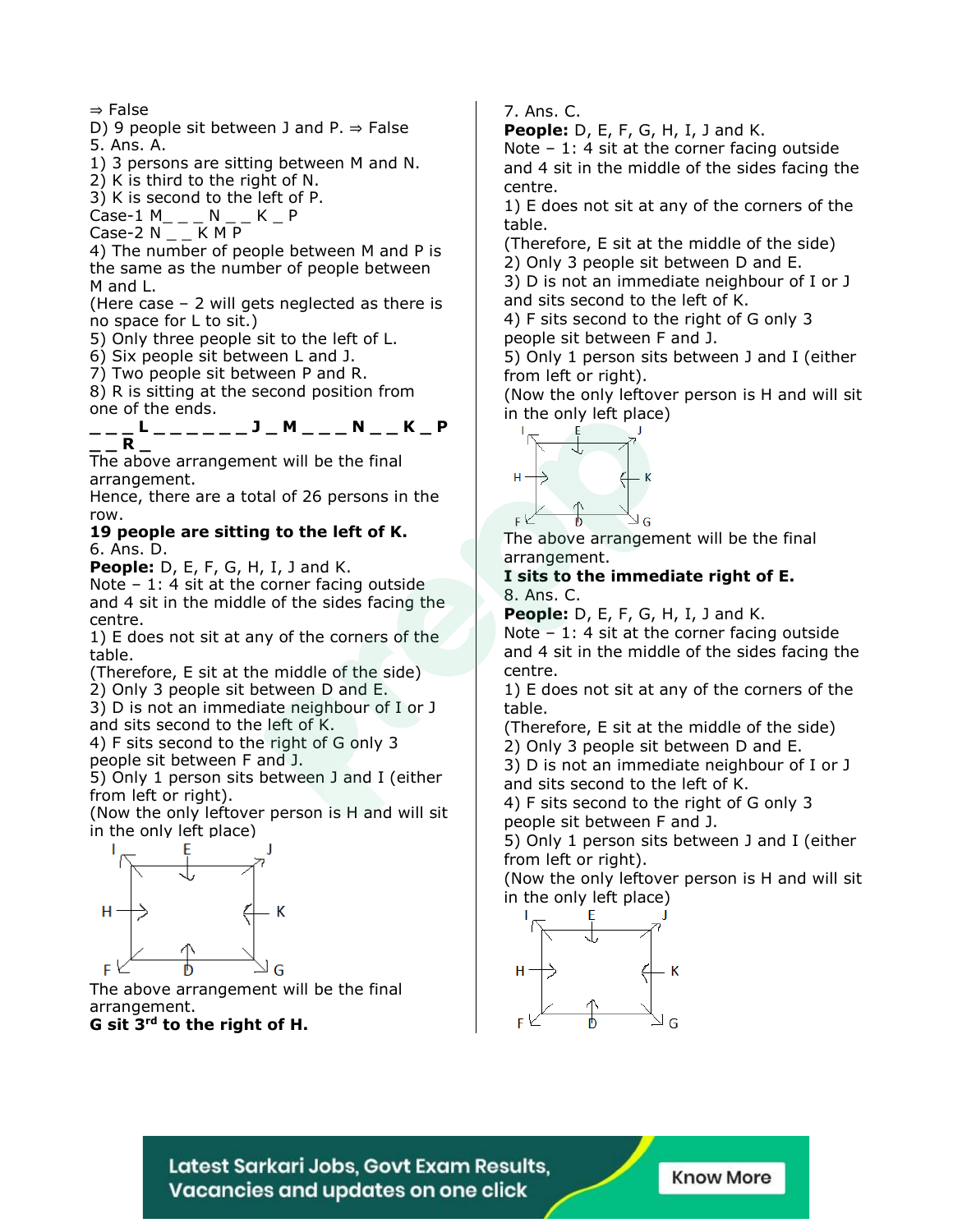The above arrangement will be the final arrangement.

**I. G is facing inside.** ⇒ **False (as G faces outside)**

**II. H is an immediate neighbour of J.** ⇒ **False (H is 3rd to left of J)**

**III. G is sitting to the immediate left of K.** ⇒ **True**

Hence, Only conclusion III follows. 9. Ans. E.

**People:** D, E, F, G, H, I, J and K.

Note – 1: 4 sit at the corner facing outside and 4 sit in the middle of the sides facing the centre.

1) E does not sit at any of the corners of the table.

(Therefore, E sit at the middle of the side) 2) Only 3 people sit between D and E.

3) D is not an immediate neighbour of I or J and sits second to the left of K.

4) F sits second to the right of G only 3 people sit between F and J.

5) Only 1 person sits between J and I (either from left or right).

(Now the only leftover person is H and will sit in the only left place)



The above arrangement will be the final arrangement.

**F, J, G, I → Group of people sitting at the corners.**

#### $K \rightarrow$  sits at the middle of the side. **Hence, K does not belong to the group.** 10. Ans. D.

**People:** D, E, F, G, H, I, J and K.

Note  $-1$ : 4 sit at the corner facing outside and 4 sit in the middle of the sides facing the centre.

1) E does not sit at any of the corners of the table.

(Therefore, E sit at the middle of the side)

2) Only 3 people sit between D and E.

3) D is not an immediate neighbour of I or J and sits second to the left of K.

4) F sits second to the right of G only 3 people sit between F and J.

5) Only 1 person sits between J and I (either from left or right).

(Now the only leftover person is H and will sit in the only left place)



The above arrangement will be the final arrangement.

When we count from the right of J, K is an immediate neighbour of J.

Hence, none sits between J and K when counted from the right of J.



If P is the father-in-law of F, then C is the wife of F.

C is the grandmother of U. 12. Ans. B.



H is the daughter of F.

Latest Sarkari Jobs, Govt Exam Results, Vacancies and updates on one click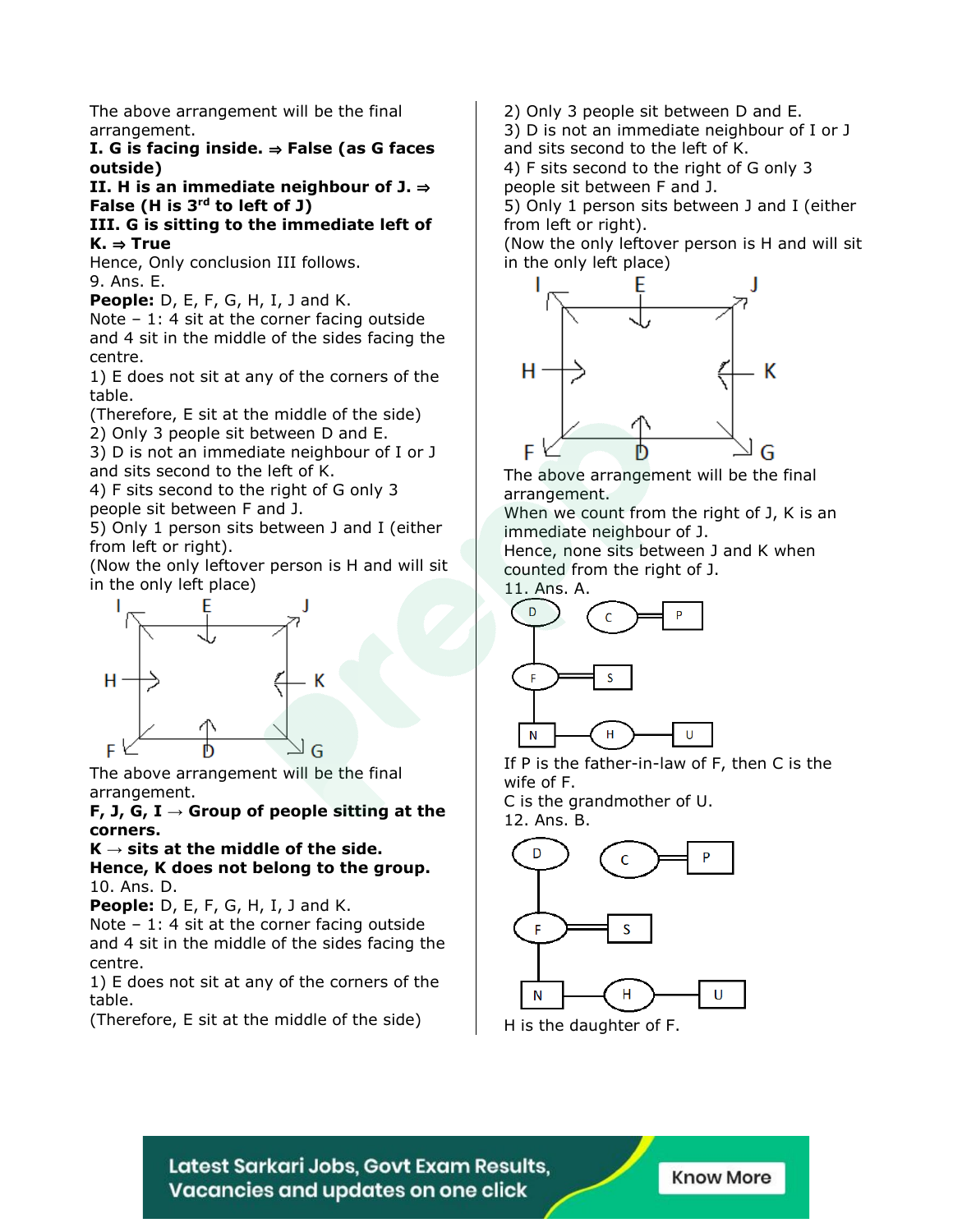13. Ans. A. **Member:** C, D, H, N, P, S and U



Hence, N is the grandson of D. 14. Ans. A. **Given:**  $A \geq B > F$ ;  $B > M > 0$ ;  $F > S$ ;  $R < S$ **Conclusion:**

I.  $S < A \Rightarrow$  True (as  $A > F > S$ ) II.  $F < 0 \Rightarrow F$ alse (as  $B > F$ ;  $B > 0$  therefore we can't find exact relationship between them) Hence, only conclusion I follows. 15. Ans. E.

**Given:**  $D \le R > E \le B$ ;  $S \le M = E > D$ ;  $G >$ B

#### **Conclusion:**

I.  $D > G \Rightarrow$  False (as  $E \leq B$ ;  $E > D$  and  $G > B$  $\rightarrow$  G > B  $\geq$  E > D  $\rightarrow$  G > D) II.  $B < R \Rightarrow$  False ( $D \le R > E$  and  $B \ge E > D$  $\rightarrow$  B  $\geq$  E  $>$  D  $\leq$  R) Hence, Neither I nor II follows. 16. Ans. C. **Given:**  $E \leq S > F \leq C$ ;  $T \leq N = F > E$ ;  $H > C$ **Conclusion:** 1)  $T < C \Rightarrow$  False (as  $F \le C$ ;  $T \le N = F \Rightarrow T \le T$  $F \le C$  therefore  $T \le C$ ) 2) C = T  $\Rightarrow$  False (as F  $\leq$  C; T  $\leq$  N = F  $\Rightarrow$  T  $\leq$  $F \le C$  therefore  $T \le C$ ) As  $T \le C$  therefore either  $T < C$  or  $T = C$ . Hence, either I or II follows. 17. Ans. B. **Given:**  $M = L \ge N \ge Q < P < V \ge S$ ;  $Q > G$ **On Combining:**  $M = L \ge N \ge Q > G$ ;  $G < P$ < V ≥ S **Conclusion:** 1)  $G \geq S \Rightarrow$  False (as  $G < P < V \geq S$ therefore we can't find any relationship between G and S) 2)  $M > G \Rightarrow True$  (as  $M = L \ge N \ge Q > G$ )

Hence, Only conclusion II follows.

18. Ans. D. **Given:**  $Q > A \ge Z \le X \le C$ ;  $Z \ge H$ **On combining:**  $Q > A \ge Z \ge H$ ;  $H \le Z \le X$ ≤ C **Conclusion:**

1) Q > H  $\Rightarrow$  True (asQ > A  $\geq$  Z  $\geq$  H) 2)  $Z$  ≤  $C$   $\Rightarrow$  True (as H ≤ Z ≤ X ≤ C) Hence, both conclusions I and II follow. 19. Ans. B.

1) There are 5 boxes between box P and box R.

2) Box T is kept immediately above R.

3) 3 boxes are kept between box T and box S.

| $Case - 1$ | Case - 2 |
|------------|----------|
|            | T        |
| P          | R        |
| S          |          |
|            |          |
|            | S        |
|            |          |
| T          |          |
| R          | p        |
|            |          |

4) Number of boxes between P and S is same as the number of boxes between T and Q.

| Case - 1 | Case - 2 |
|----------|----------|
|          | T        |
| P        | R        |
| S        |          |
|          | Q        |
|          | s        |
| Q        |          |
| Т        |          |
| R        | P        |
|          |          |

5) Box U is kept below box Q.

6) There is only one box kept between U and V.

(Therefore Case – 1 will gets eliminated)

6) Box W is kept somewhere below X.

Latest Sarkari Jobs, Govt Exam Results, Vacancies and updates on one click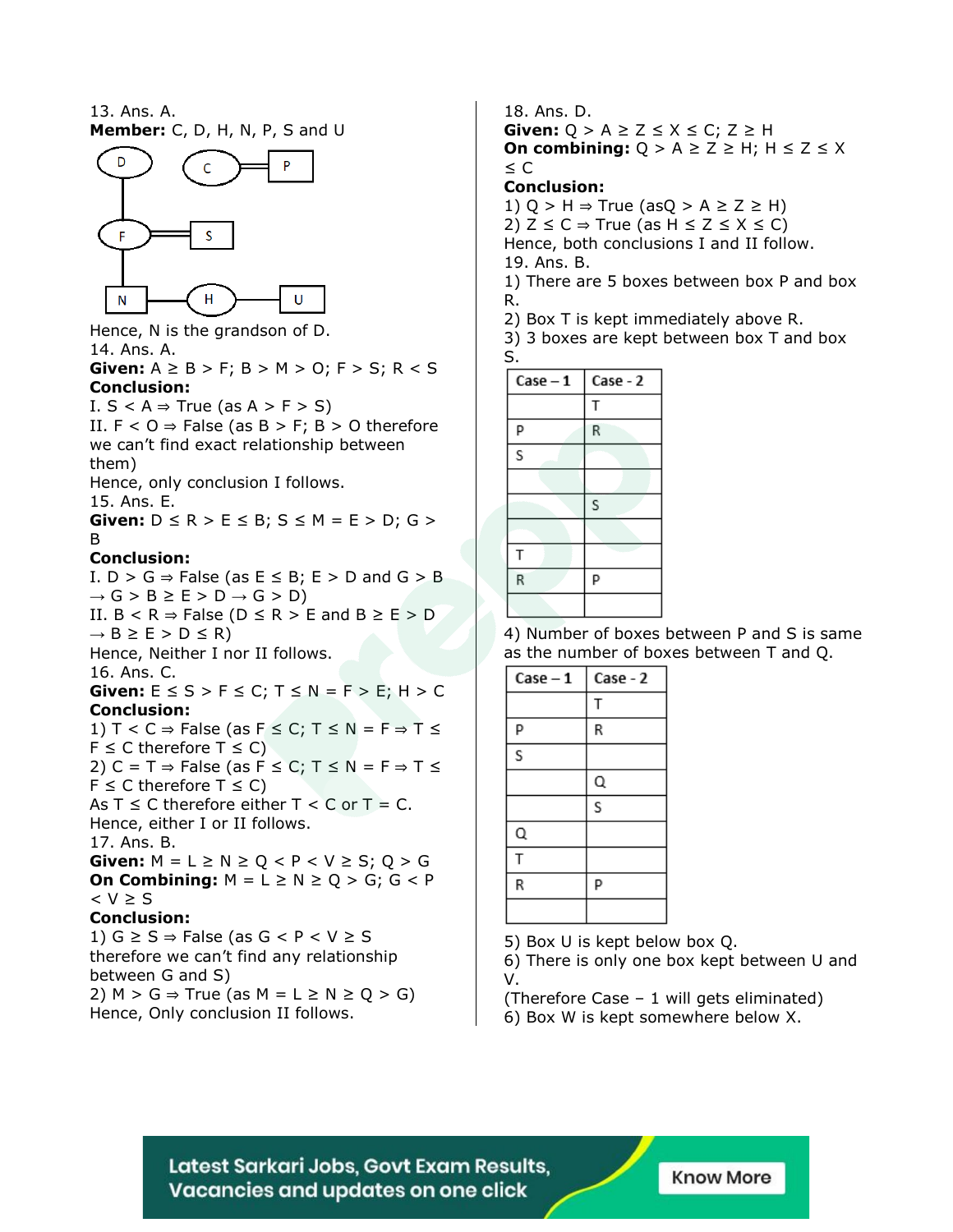| Case - 2 |
|----------|
| Т        |
| R        |
| χ        |
| Q        |
| S        |
| W        |
| U        |
| P        |
|          |

**Above arrangement is final.**

**I. Two boxes between T and Q.** ⇒ **True II. S is kept below W.** ⇒ **False (S is kept above W)**

**III. U is kept immediately above P.** ⇒ **True**

**Hence, only II is not true.**

20. Ans. A.

1) There are 5 boxes between box P and box R.

2) Box T is kept immediately above R.

3) 3 boxes are kept between box T and box S.

| $Case - 1$ | Case - 2 |
|------------|----------|
|            | T        |
| P          | R        |
| S          |          |
|            |          |
|            | S        |
|            |          |
| T          |          |
| R          | P        |
|            |          |

4) Number of boxes between P and S is same as the number of boxes between T and Q.

| $Case - 1$ | Case - 2       |
|------------|----------------|
|            | T              |
| P          | R              |
| S          |                |
|            | Q              |
|            | $\overline{s}$ |
| Q          |                |
| T          |                |
| R          | P              |
|            |                |

5) Box U is kept below box Q.

6) There is only one box kept between U and V.

(Therefore Case – 1 will gets eliminated) 6) Box W is kept somewhere below X.



Above arrangement is final.

**V** is **related**  $P$  ⇒ V is immediately below P. **Q** is related to  $X \Rightarrow Q$  is immediately below X.

Similarly, U is immediately below W. Hence, U is related to W.

21. Ans. D.

1) There are 5 boxes between box P and box R.

2) Box T is kept immediately above R.

3) 3 boxes are kept between box T and box S.

| $Case - 1$ | Case - 2 |
|------------|----------|
|            | Т        |
| Р          | R        |
| S          |          |
|            |          |
|            | S        |
|            |          |
| T          |          |
| R          | P        |
|            |          |

4) Number of boxes between P and S is same as the number of boxes between T and Q.

Latest Sarkari Jobs, Govt Exam Results, Vacancies and updates on one click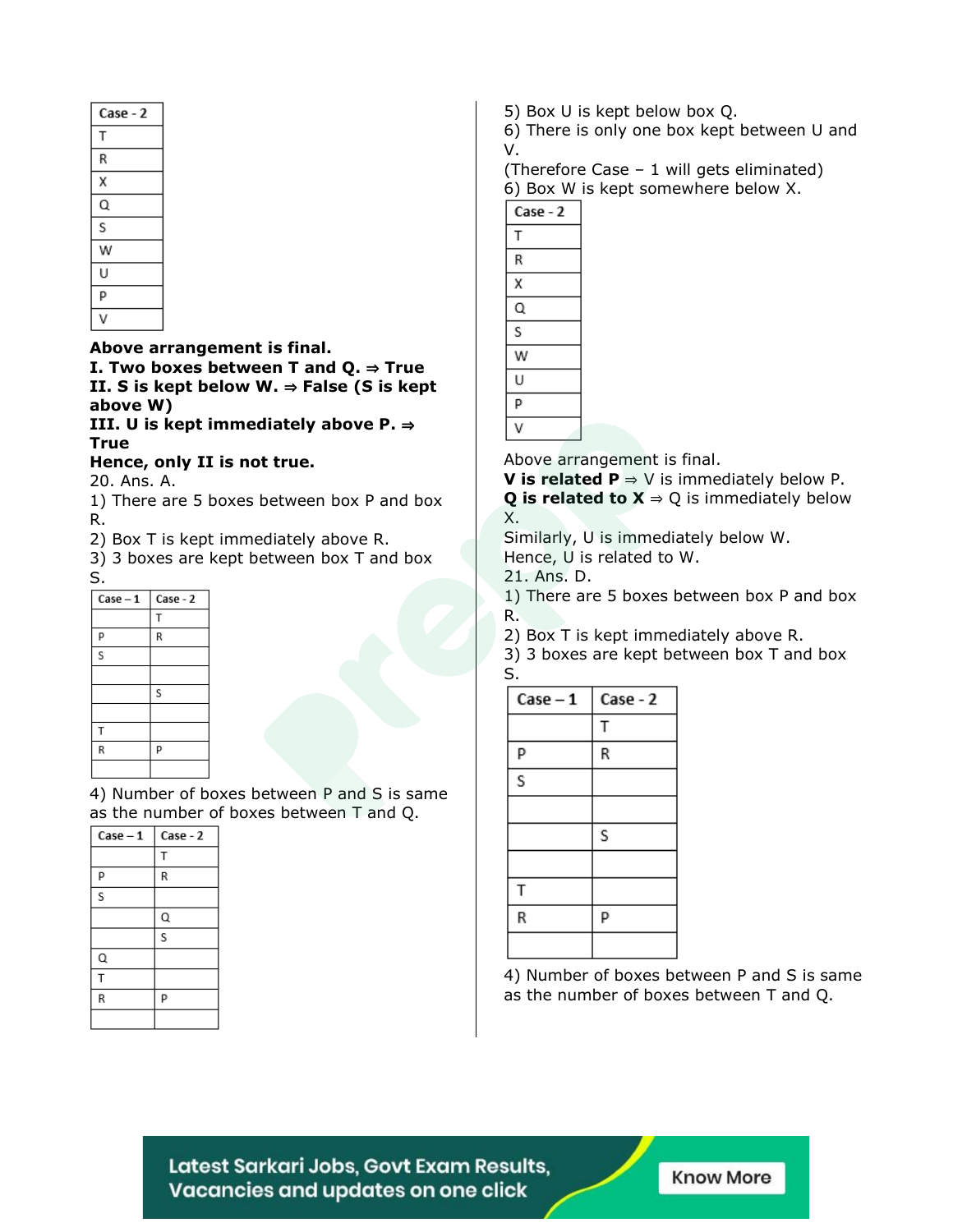| $Case - 1$ | Case - 2 |
|------------|----------|
|            | Т        |
| P          | R        |
| S          |          |
|            | Q        |
|            | S        |
| Q          |          |
| T          |          |
| R          | P        |
|            |          |

5) Box U is kept below box Q.

6) There is only one box kept between U and V.

(Therefore Case – 1 will gets eliminated) 6) Box W is kept somewhere below X.

| ,        |
|----------|
| Case - 2 |
| Т        |
| R        |
| Χ        |
| Q        |
| S        |
| w        |
| U        |
| p        |
|          |

Above arrangement is final. Four boxes kept between P and X.

22. Ans. A.

1) There are 5 boxes between box P and box R.

2) Box T is kept immediately above R.

3) 3 boxes are kept between box T and box S.

| $Case - 1$ | Case - 2 |
|------------|----------|
|            | T        |
| P          | R        |
| S          |          |
|            |          |
|            | S        |
|            |          |
| T          |          |
| R          | P        |
|            |          |

#### 4) Number of boxes between P and S is same as the number of boxes between T and Q.

| $Case - 1$ | Case - 2 |
|------------|----------|
|            | T        |
| Р          | R        |
| S          |          |
|            | Q        |
|            | S        |
| Q          |          |
| T          |          |
| R          | Р        |
|            |          |

5) Box U is kept below box Q.

6) There is only one box kept between U and V.

(Therefore Case – 1 will gets eliminated) 6) Box W is kept somewhere below X.

| Case - 2 |  |
|----------|--|
| Т        |  |
| R        |  |
| Χ        |  |
| Q        |  |
| S        |  |
| W        |  |
| U        |  |
| p        |  |
|          |  |

Above arrangement is final.

Box immediately above  $Q \Rightarrow X$ Box Immediately below  $Q \Rightarrow S$ Hence, XS is the pair of box is kept immediately above and below box Q respectively

23. Ans. D.

1) There are 5 boxes between box P and box R.

2) Box T is kept immediately above R.

3) 3 boxes are kept between box T and box

S.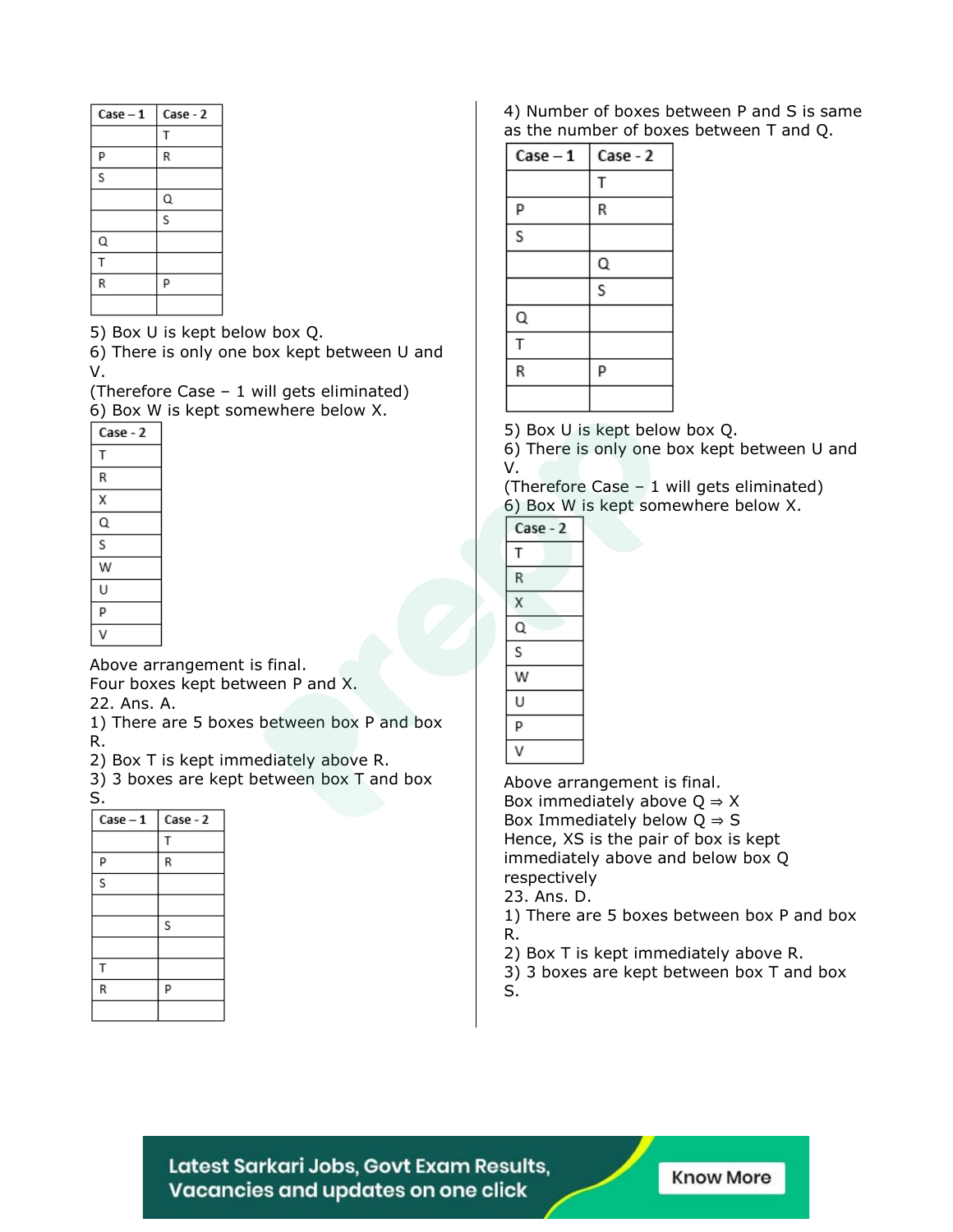| $Case - 1$ | Case - 2 |
|------------|----------|
|            | т        |
| P          | R        |
| S          |          |
|            |          |
|            | S        |
|            |          |
| T          |          |
| R          | P        |
|            |          |

4) Number of boxes between P and S is same as the number of boxes between T and Q.

| $Case - 1$ | Case - 2                |
|------------|-------------------------|
|            | Т                       |
| p          | R                       |
| s          |                         |
|            | Q                       |
|            | $\overline{\mathsf{s}}$ |
| Q          |                         |
| T          |                         |
| R          | P                       |
|            |                         |

5) Box U is kept below box Q.

6) There is only one box kept between U and V.

(Therefore Case – 1 will gets eliminated) 6) Box W is kept somewhere below X.

| ,        |
|----------|
| Case - 2 |
| T        |
| R        |
| Χ        |
| Q        |
| S        |
| W        |
| U        |
| p        |
|          |
|          |

Above arrangement is final. Position of box W is fourth form bottom.

24. Ans. A.

Given Word: **UNDERNEATH**

first, fourth, sixth and ninth letters are U, E, N, T

Word formed  $\Rightarrow$  TUNE First letter of word is 'T'.

25. Ans. A.

| PΙ     |    | D  | N | ◡ |    |   | R  |    |
|--------|----|----|---|---|----|---|----|----|
| Number | 20 | ⊥໐ |   |   | LО | ∸ | 8ء | 20 |

Pairs  $\rightarrow$  PO, NR, PR, NP Hence, there are four such pairs. 26. Ans. B. Person: P, Q, R, S, T, U, V and W Birth year: 1945, 1956, 1961, 1973, 1978, 1989, 1996 and 2007 1) S was born in an odd number year. 2) The difference between the present age of S and V is 5. (as a difference of 5 years is between the person born in 1956 and 1961 and person born in 1973 and 1978 as S born in an oddnumbered year, therefore, S born either in 1961 or 1973 and V born in 1956 and 1978) 3) Only 3 people were born between V and T.

|      |     | Case   | Case-  |
|------|-----|--------|--------|
|      |     | 1      | 2      |
| Year | Age | Person | Person |
| 1945 | 73  |        | Т      |
| 1956 | 62  | ν      |        |
| 1961 | 57  | S      |        |
| 1973 | 45  |        | S      |
| 1978 | 40  |        | ٧      |
| 1989 | 29  | T      |        |
| 1996 | 22  |        |        |
| 2007 | 11  |        |        |

4)The number of people born between T and Q is the same as the number of people born between T and P.

(As we can see in the above table it is the only possibility that P and Q born just before and after T or only one person between born between P and T and T and Q)

(here case – 2 will gets eliminated as in this case it is not possible that people born between T and P is the same as T and Q) 5) The present age of W is twice the present

age of Q.

(This is only possible if Q's age is 11 years and W's age is 22 years)

Latest Sarkari Jobs, Govt Exam Results, Vacancies and updates on one click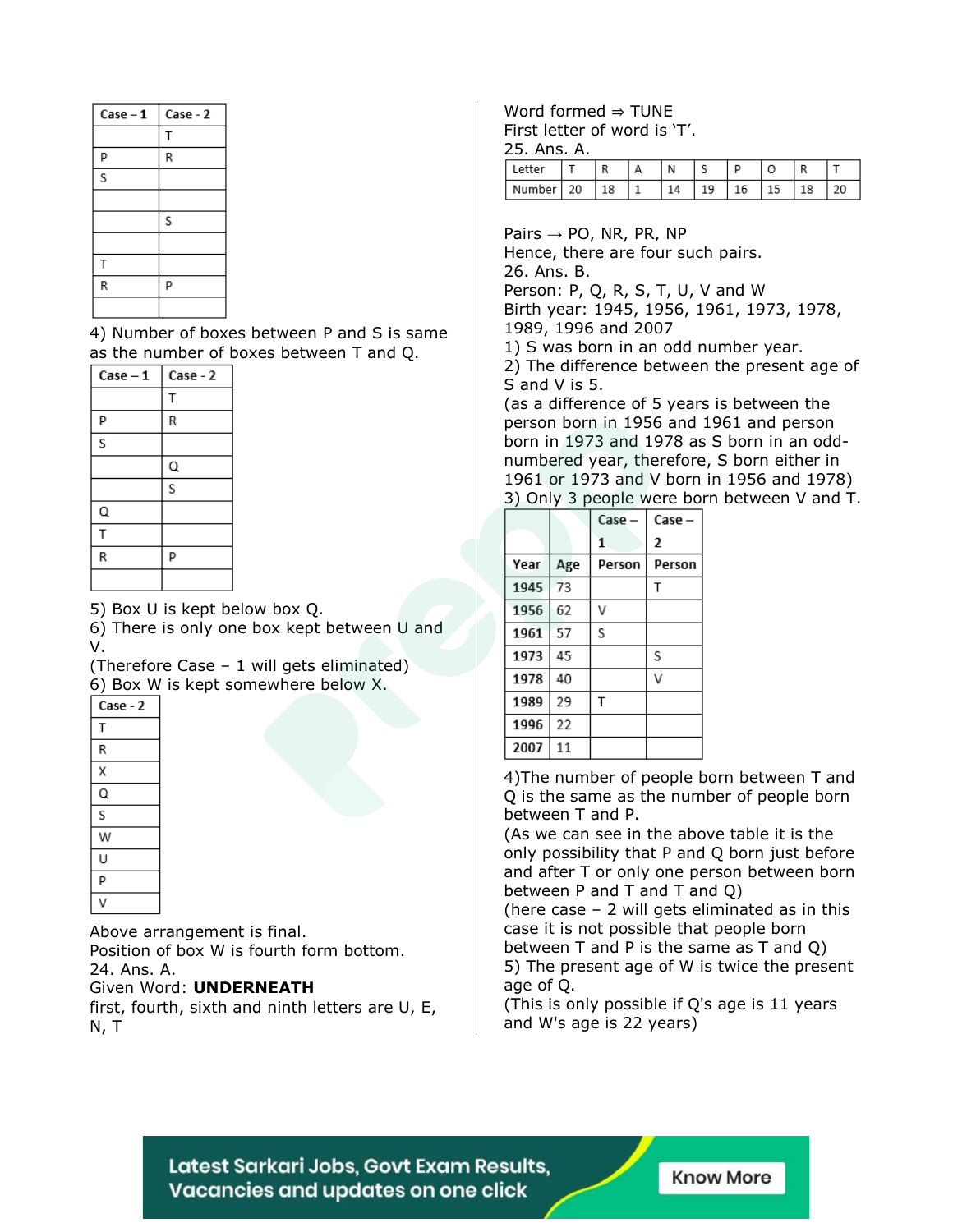|      |     | Case – 1 |
|------|-----|----------|
| Year | Age | Person   |
| 1945 | 73  |          |
| 1956 | 62  | V        |
| 1961 | 57  | S        |
| 1973 | 45  | p        |
| 1978 | 40  |          |
| 1989 | 29  | Т        |
| 1996 | 22  | w        |
| 2007 | 11  | Q        |

5) R was born in one of the years before P. (Now only U is left and the only birthyear left is 1978. Therefore, U born in 1978)

| Year | Age | Person |
|------|-----|--------|
| 1945 | 73  | R      |
| 1956 | 62  | ν      |
| 1961 | 57  | S      |
| 1973 | 45  | р      |
| 1978 | 40  | U      |
| 1989 | 29  | т      |
| 1996 | 22  | w      |
| 2007 | 11  | Q      |

Above combination will be the final combination.

#### **S was born in 1961. Therefore, the current age of S (wrt 2018)** ⇒ **57 years Age of S after 4 years = 57 + 4 = 61 years.**

27. Ans. E.

Person: P, Q, R, S, T, U, V and W Birth year: 1945, 1956, 1961, 1973, 1978, 1989, 1996 and 2007

1) S was born in an odd number year.

2) The difference between the present age of S and V is 5.

(as a difference of 5 years is between the person born in 1956 and 1961 and person born in 1973 and 1978 as S born in an oddnumbered year, therefore, S born either in 1961 or 1973 and V born in 1956 and 1978) 3) Only 3 people were born between V and T.

|      |     | Case-  | Case-          |
|------|-----|--------|----------------|
|      |     | 1      | $\overline{2}$ |
| Year | Age | Person | Person         |
| 1945 | 73  |        | т              |
| 1956 | 62  | ٧      |                |
| 1961 | 57  | S      |                |
| 1973 | 45  |        | S              |
| 1978 | 40  |        | ν              |
| 1989 | 29  | т      |                |
| 1996 | 22  |        |                |
| 2007 | 11  |        |                |

4)The number of people born between T and Q is the same as the number of people born between T and P.

(As we can see in the above table it is the only possibility that P and Q born just before and after T or only one person between born between P and T and T and Q)

(here case – 2 will gets eliminated as in this case it is not possible that people born between T and P is the same as T and Q) 5) The present age of W is twice the present age of Q.

(This is only possible if Q's age is 11 years and W's age is 22 years)

|      |     | Case - 1 |
|------|-----|----------|
| Year | Age | Person   |
| 1945 | 73  |          |
| 1956 | 62  | ν        |
| 1961 | 57  | S        |
| 1973 | 45  | p        |
| 1978 | 40  |          |
| 1989 | 29  | т        |
| 1996 | 22  | w        |
| 2007 | 11  | Q        |

5) R was born in one of the years before P. (Now only U is left and the only birthyear left is 1978. Therefore, U born in 1978)

| Year | Age | Person |
|------|-----|--------|
| 1945 | 73  | R      |
| 1956 | 62  | V      |
| 1961 | 57  | S      |
| 1973 | 45  | p      |
| 1978 | 40  | U      |
| 1989 | 29  | т      |
| 1996 | 22  | W      |
| 2007 | 11  | Q      |

Latest Sarkari Jobs, Govt Exam Results, Vacancies and updates on one click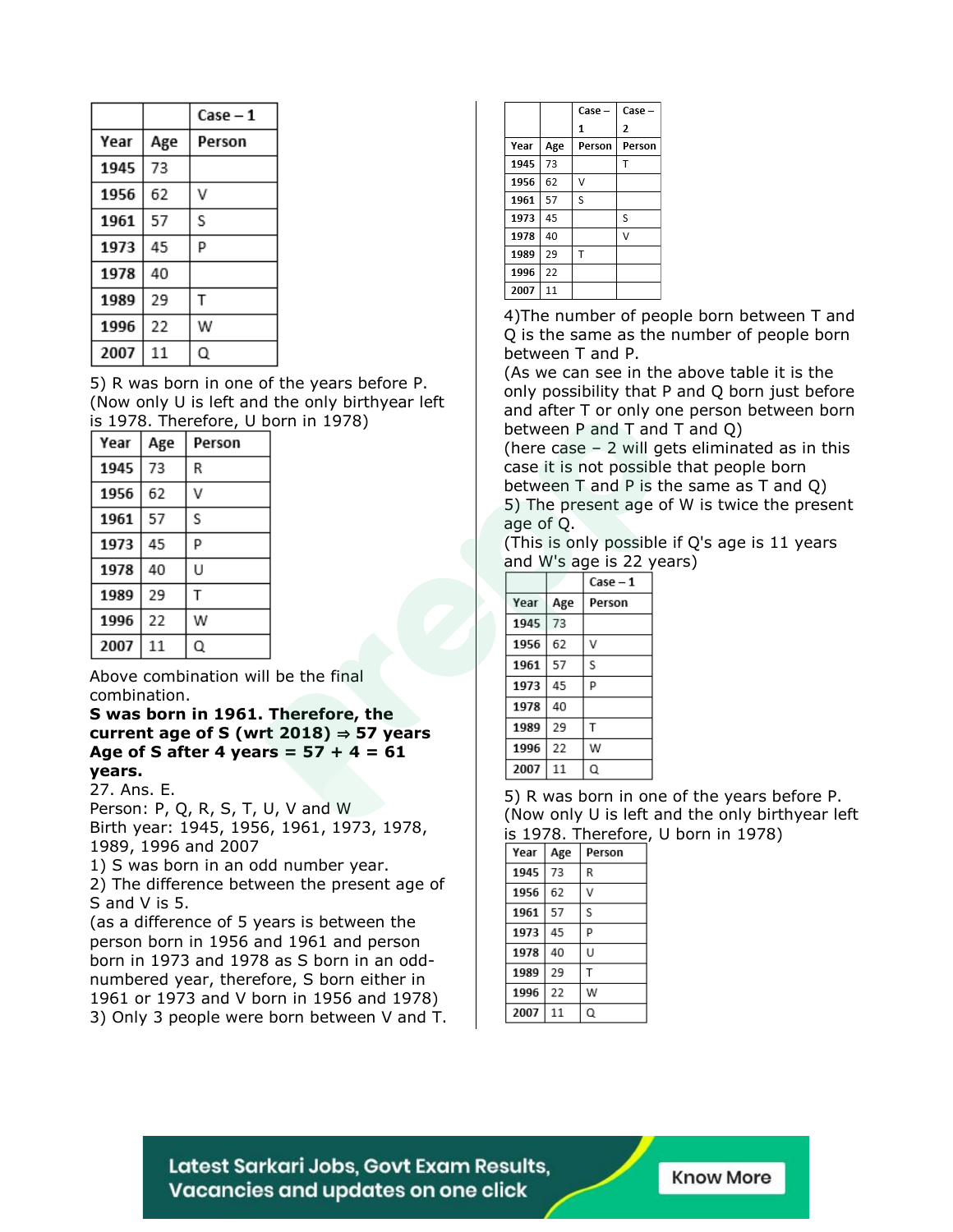Above combination will be the final combination.

#### **T born before W and after U.**

28. Ans. A.

Person: P, Q, R, S, T, U, V and W Birth year: 1945, 1956, 1961, 1973, 1978, 1989, 1996 and 2007

1) S was born in an odd number year.

2) The difference between the present age of S and V is 5.

(as a difference of 5 years is between the person born in 1956 and 1961 and person born in 1973 and 1978 as S born in an oddnumbered year, therefore, S born either in 1961 or 1973 and V born in 1956 and 1978) 3) Only 3 people were born between V and T.

|      |     | Case – | Case –         |
|------|-----|--------|----------------|
|      |     | 1      | $\overline{2}$ |
| Year | Age | Person | Person         |
| 1945 | 73  |        |                |
| 1956 | 62  | V      |                |
| 1961 | 57  | S      |                |
| 1973 | 45  |        | S              |
| 1978 | 40  |        | ٧              |
| 1989 | 29  | T      |                |
| 1996 | 22  |        |                |
| 2007 | 11  |        |                |

4)The number of people born between T and Q is the same as the number of people born between T and P.

(As we can see in the above table it is the only possibility that P and Q born just before and after T or only one person between born between P and T and T and Q)

(here case – 2 will gets eliminated as in this case it is not possible that people born between T and P is the same as T and Q) 5) The present age of W is twice the present

age of Q. (This is only possible if Q's age is 11 years and W's age is 22 years)

|      |     | $Case - 1$ |  |
|------|-----|------------|--|
| Year | Age | Person     |  |
| 1945 | 73  |            |  |
| 1956 | 62  | V          |  |
| 1961 | 57  | S          |  |
| 1973 | 45  | p          |  |
| 1978 | 40  |            |  |
| 1989 | 29  | т          |  |
| 1996 | 22  | W          |  |
| 2007 | 11  | Q          |  |

5) R was born in one of the years before P. (Now only U is left and the only birthyear left is 1978. Therefore, U born in 1978)

| Year | Age | Person |
|------|-----|--------|
| 1945 | 73  | R      |
| 1956 | 62  | V      |
| 1961 | 57  | S      |
| 1973 | 45  | P      |
| 1978 | 40  | U      |
| 1989 | 29  | т      |
| 1996 | 22  | w      |
| 2007 | 11  | Q      |

Above combination will be the final combination.

**S was born in 1961. Therefore, the age of S** ⇒ **57 years**

**R born in 1945. Therefore, the age of R** ⇒ **73 years**

**Difference between the ages of S and R = 73 – 57 = 16 years**

29. Ans. C.

Person: P, Q, R, S, T, U, V and W Birth year: 1945, 1956, 1961, 1973, 1978, 1989, 1996 and 2007

1) S was born in an odd number year.

2) The difference between the present age of S and V is 5.

(as a difference of 5 years is between the person born in 1956 and 1961 and person born in 1973 and 1978 as S born in an oddnumbered year, therefore, S born either in 1961 or 1973 and V born in 1956 and 1978) 3) Only 3 people were born between V and T.

|      |     | Case - | Case - |
|------|-----|--------|--------|
|      |     | 1      | 2      |
| Year | Age | Person | Person |
| 1945 | 73  |        | T      |
| 1956 | 62  | ν      |        |
| 1961 | 57  | S      |        |
| 1973 | 45  |        | S      |
| 1978 | 40  |        | ٧      |
| 1989 | 29  | T      |        |
| 1996 | 22  |        |        |
| 2007 | 11  |        |        |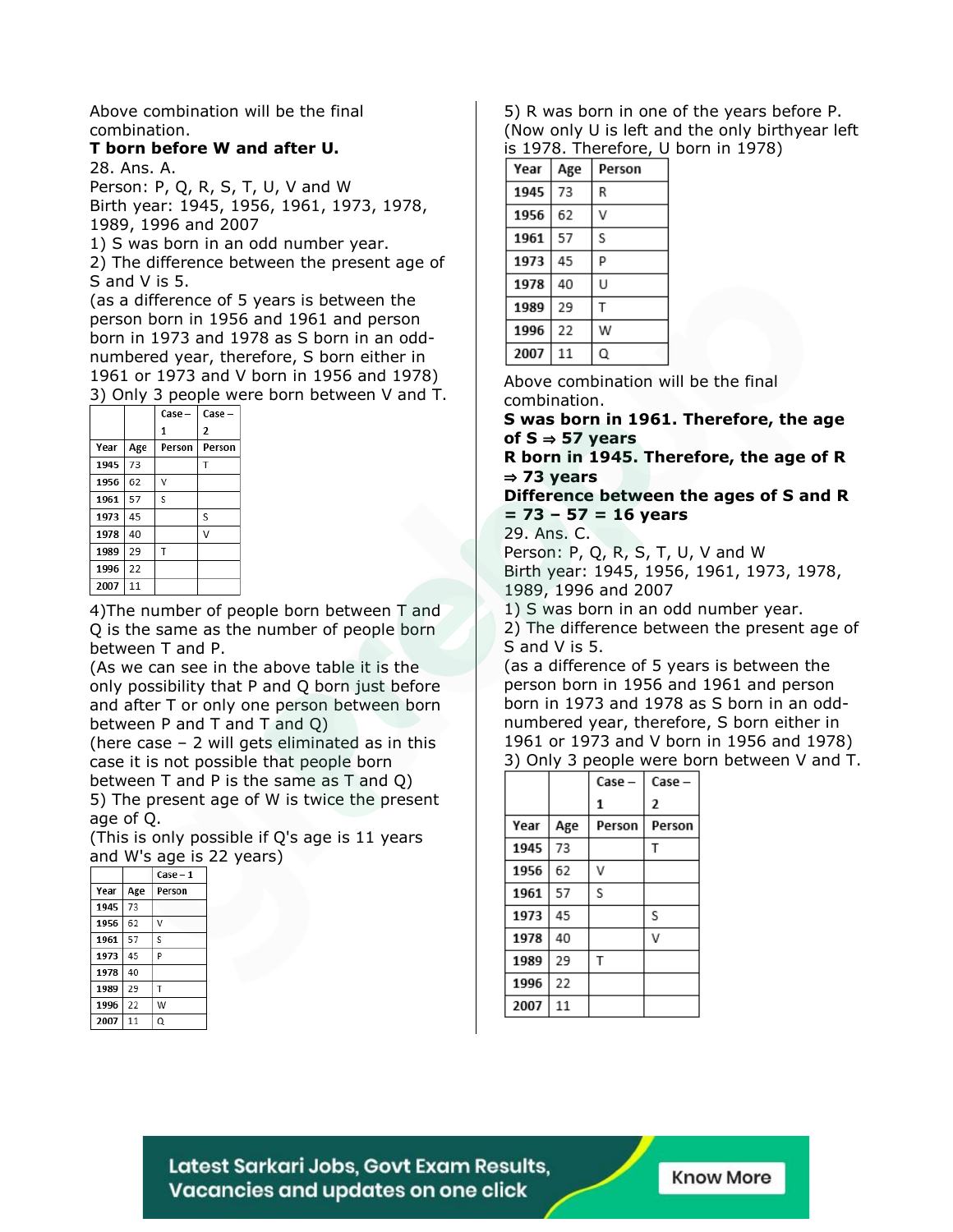4)The number of people born between T and Q is the same as the number of people born between T and P.

(As we can see in the above table it is the only possibility that P and Q born just before and after T or only one person between born between P and T and T and Q)

(here case – 2 will gets eliminated as in this case it is not possible that people born between T and P is the same as T and Q)

5) The present age of W is twice the present age of Q.

(This is only possible if Q's age is 11 years and W's age is 22 years)

|      |     | Case – 1 |
|------|-----|----------|
| Year | Age | Person   |
| 1945 | 73  |          |
| 1956 | 62  | v        |
| 1961 | 57  | S        |
| 1973 | 45  | p        |
| 1978 | 40  |          |
| 1989 | 29  | т        |
| 1996 | 22  | w        |
| 2007 | 11  | Q        |

5) R was born in one of the years before P. (Now only U is left and the only birthyear left is 1978. Therefore, U born in 1978)

| Year | Age | Person |
|------|-----|--------|
| 1945 | 73  | R      |
| 1956 | 62  | V      |
| 1961 | 57  | S      |
| 1973 | 45  | p      |
| 1978 | 40  | U      |
| 1989 | 29  | T      |
| 1996 | 22  | W      |
| 2007 | 11  | Q      |

Above combination will be the final combination.

#### **Age of U is 40 years.**

30. Ans. E. Person: P, Q, R, S, T, U, V and W Birth year: 1945, 1956, 1961, 1973, 1978, 1989, 1996 and 2007

1) S was born in an odd number year.

2) The difference between the present age of S and V is 5.

(as a difference of 5 years is between the person born in 1956 and 1961 and person born in 1973 and 1978 as S born in an oddnumbered year, therefore, S born either in 1961 or 1973 and V born in 1956 and 1978) 3) Only 3 people were born between V and T.

|      |     | Case   | Case   |
|------|-----|--------|--------|
|      |     | 1      | 2      |
| Year | Age | Person | Person |
| 1945 | 73  |        |        |
| 1956 | 62  | v      |        |
| 1961 | 57  | S      |        |
| 1973 | 45  |        | S      |
| 1978 | 40  |        | V      |
| 1989 | 29  | т      |        |
| 1996 | 22  |        |        |
| 2007 | 11  |        |        |

4)The number of people born between T and Q is the same as the number of people born between T and P.

(As we can see in the above table it is the only possibility that P and Q born just before and after T or only one person between born between P and T and T and Q)

(here case – 2 will gets eliminated as in this case it is not possible that people born between T and P is the same as T and Q) 5) The present age of W is twice the present age of Q.

(This is only possible if Q's age is 11 years and W's age is 22 years)

|      |     | $Case - 1$ |
|------|-----|------------|
| Year | Age | Person     |
| 1945 | 73  |            |
| 1956 | 62  | v          |
| 1961 | 57  | S          |
| 1973 | 45  | P          |
| 1978 | 40  |            |
| 1989 | 29  | T          |
| 1996 | 22  | W          |
| 2007 | 11  | Q          |

5) R was born in one of the years before P. (Now only U is left and the only birthyear left is 1978. Therefore, U born in 1978)

Latest Sarkari Jobs, Govt Exam Results, Vacancies and updates on one click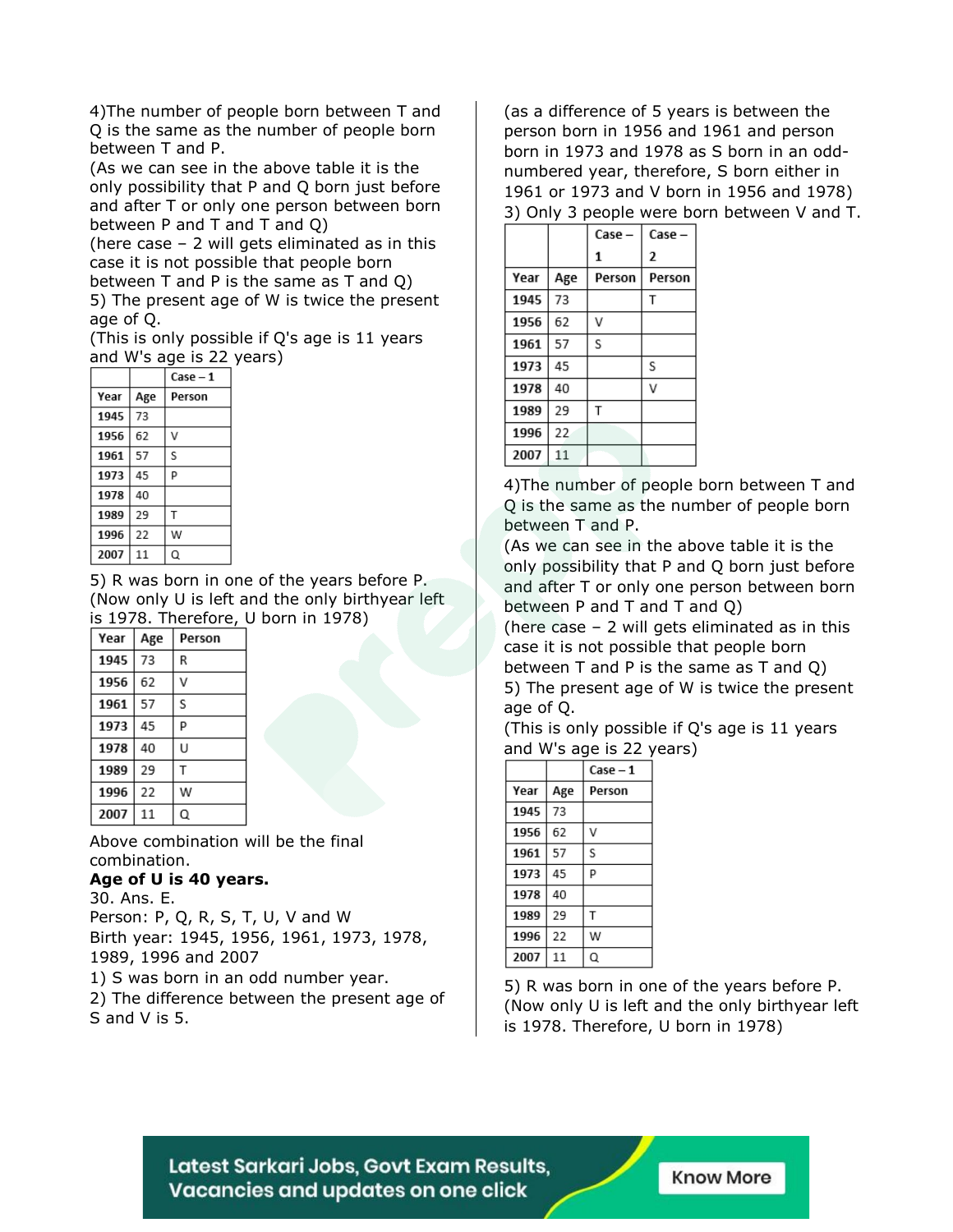| Year | Age | Person |
|------|-----|--------|
| 1945 | 73  | R      |
| 1956 | 62  | v      |
| 1961 | 57  | S      |
| 1973 | 45  | p      |
| 1978 | 40  | U      |
| 1989 | 29  | т      |
| 1996 | 22  | w      |
| 2007 | 11  | Q      |

Above combination will be the final combination.

#### **Hence, R was born in 1945.**

31. Ans. E.

From I and II,

F is 2<sup>nd</sup> to the left of D. C is 2<sup>nd</sup> to the left of F. C is to the immediate left of B. E is 2<sup>nd</sup> to the left of B and B is facing away from the centre.



B is not a neighbor of F so case 2 gets rejected. B is 2<sup>nd</sup> to the right of A. C's neighbors are facing opposite directions to each other. F is  $2^{nd}$  to the right of C.



#### Case 1

Clearly, five persons are facing the centre. So I and II together are necessary to answer the question. Hence, option E.

#### 32. Ans. E.

From I and II,

A was born in a month which was having 30 days so A either born in April or June.

**If A was born in June:** Two persons were born between A and D. One person was born between D and E then D was born in March and E was born in May. One person was born between E and C then C was born in July. Now three persons were born between D and C.

**If A was born in April:** Two persons were born between A and D. One person was born between D and E then D was born in July and E was born in May. One person was born between E and C then C was born in March. Now three persons were born between D and C.

So statement I and II are together necessary to answer the question.

Hence, option E.

### 33. Ans. D.

#### From **Statement I**:

Either Neha or Abhay is sitting at one of the ends. Abhay is third to the left of Neha. Deepak is fourth to the left of Poorvi. The possible scenarios can be I. Deepak \_ Abhay \_ Poorvi Neha

II. Abhay Deepak \_ Neha \_ Poorvi So, we can't find who are sitting at the extreme ends.

#### From **Statement II:**

Abhay \_ Poorvi or Poorvi \_ Abhay and neither of them is sitting at the ends. The possible scenarios can be I. Manik Abhay \_ Poorvi Neha II. Poorvi Neha \_ Abhay Manik So, we can't find who are at the extreme ends. From Statements I and II The only possible scenario is Deepak Manik Abhay Hitesh Poorvi Neha. Thus, Deepak and Neha are sitting at the extreme ends. 34. Ans. A. From statement  $1, E > B > C$ , D (In weight) but E is not the heaviest that means A is the

heaviest.  $A > E > B > C, D$ 

Latest Sarkari Jobs, Govt Exam Results, Vacancies and updates on one click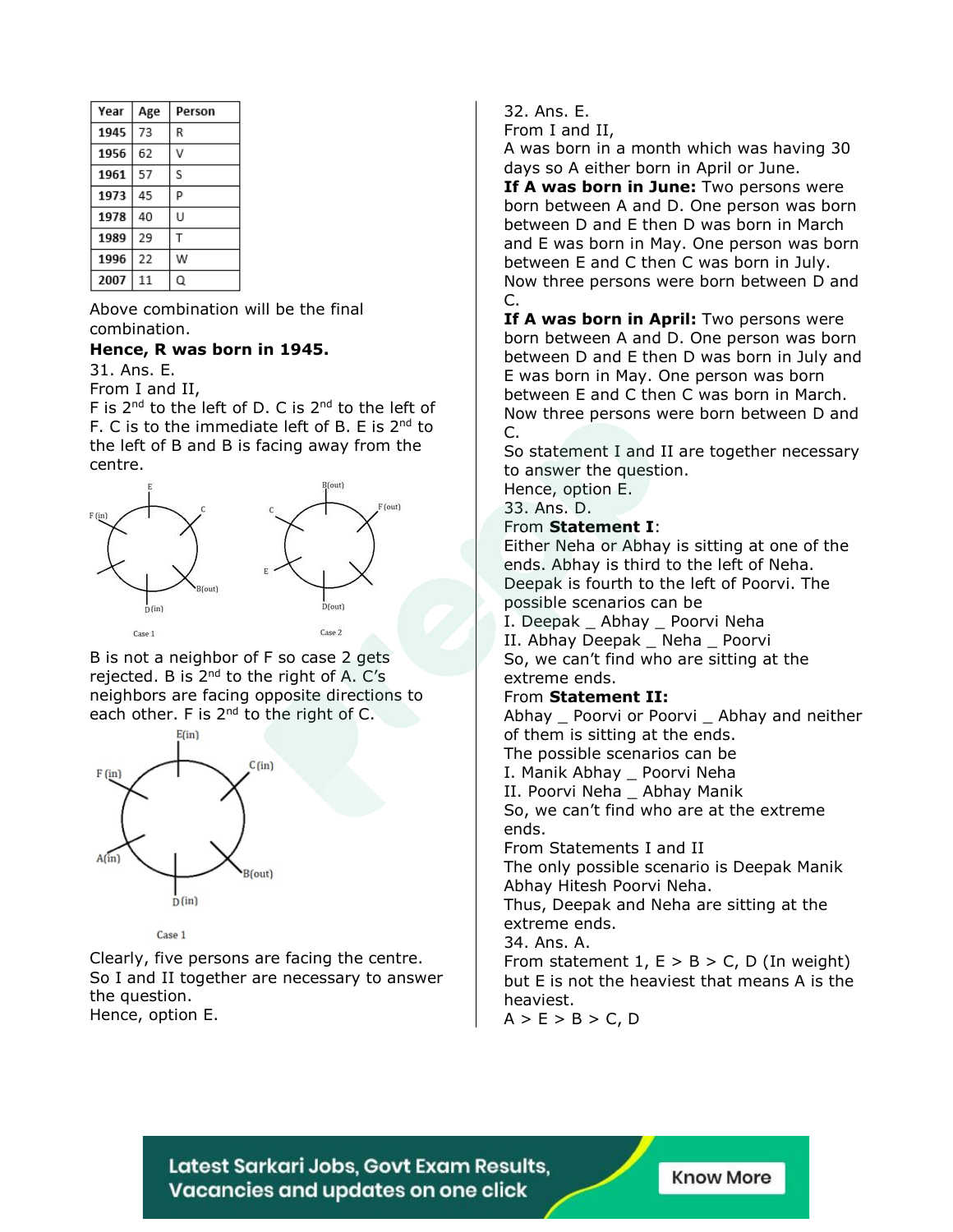From statement 2,  $A > E > B$ , C. So, D could be either the heaviest or the lightest. Statement 2, does not clarify Hence, statement 1 alone is sufficient to

answer the question.

35. Ans. E.



So point M is north of point T. So I and II together are necessary to answer the question. Hence, option E.

36. Ans. E.

Amount invested in scheme A be Rs.X and amount invested in scheme B be Rs.(7000-X) Interest earned from scheme  $A = X \times [10 +$  $10 + (10 \times 10)/100$ ]% = X × (21/100) Return from Scheme B =  $(7000 - X) \times (3 \times$  $15/100$ ) = (7000 - X) × 45/100 ATQ  $X \times (21/100) = [(7000 - X) \times 45/100] \times$ (84/100)  $\Rightarrow$  X=(7000 - X)  $\times$  1.8  $\Rightarrow$  2.8X = 7000  $\times$  1.8  $\Rightarrow$  X= 7000  $\times$  (18/28) = 4500 Hence, answer is option E. 37. Ans. A. Let the number of red balls be X, then Probability of getting  $1^{st}$  ball red =  $X/(X+5)$ Probability of getting 2<sup>nd</sup> ball red (Without  $replacent) = (X-1)/(X+4)$ Probability of getting both balls red =  $[X/(X+5)] \times [(X-1)/(X+4)] = 3/7$ On solving, we get  $X = 10$ 38. Ans. C. A alone can do  $= 20$ days Efficiency ratio of A & B =  $4:5$ Time required will be in ratio  $= 5:4$ 

Hence B alone will do it in  $=16$  days LCM of  $(16,20)$  = 80 , Assume work size of 80 units 1 day work of  $A=4$  units 1 day work of B= 5 units Work done by both in 4 days=  $4*(5+4)$ = 36 units Work left= 80-36= 44 units Now C takes 22 days to complete= 44 units. Therefore, the efficiency of  $C = 44/22 = 2$ Hence time taken by C alone to complete the work= 80/2 = 40 days 39. Ans. C. Say haircut voucher =H pedicure voucher P  $=$ H $-130$  $H + P = 450$ ,  $H = 290, P = 160$ Male getting pedicure=  $160*(13/20) = 104$ Female Getting Pedicure=  $160*(7/20) = 56$ Male Haircut= 104 +15=119 Female haircut= 290-119= 171 Male Female Total Haircut 119 171 290 Pedicure 104 56 160 Total 223 227 450 Required %=  $(56/290)*100= 19%$ approximately 40. Ans. D. Say haircut voucher =H pedicure voucher P  $=$ H $-130$  $H + P = 450$ ,  $H = 290, P = 160$ Male getting pedicure=  $160*(13/20) = 104$ Female Getting Pedicure=  $160*(7/20) = 56$ Male Haircut= 104 +15=119 Female haircut= 290-119= 171 Male | Female | Total Haircut | 119 | 171 290

| l Total<br>227<br>450<br>223 | Pedicure 104 | l 56 | 160 |
|------------------------------|--------------|------|-----|
|                              |              |      |     |

Total for manicure=  $30 + 50\%$  of 290  $= 30 + 145 = 175$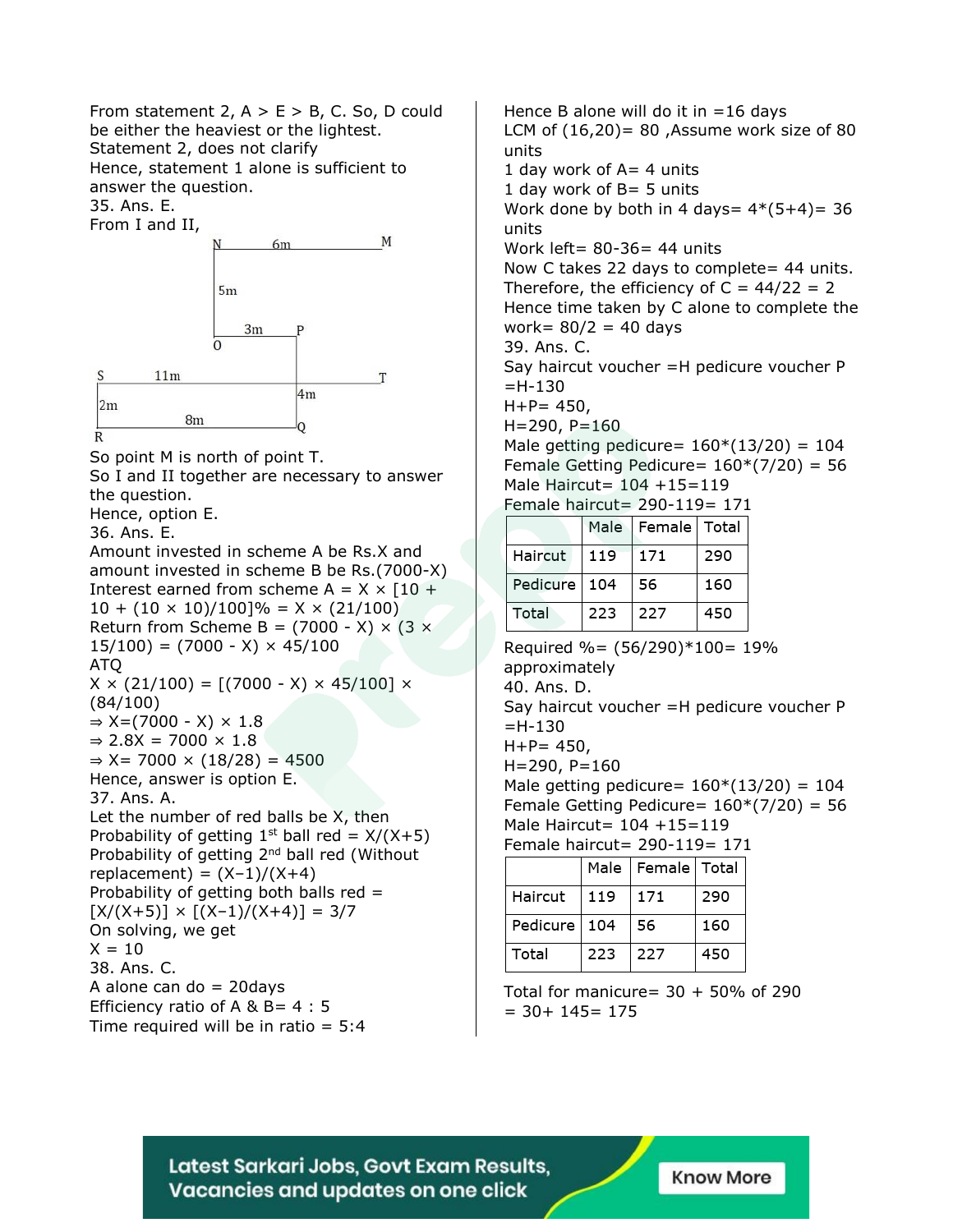41. Ans. D. Say haircut voucher =H pedicure voucher P  $=$ H $-130$  $H + P = 450$ ,  $H = 290, P = 160$ Male getting pedicure=  $160*(13/20) = 104$ Female Getting Pedicure=  $160*(7/20) = 56$ Male Haircut= 104 +15=119 Female haircut= 290-119= 171 Males redeemed pedicure voucher= 104 Female Total Male Haircut 119 171 290 Pedicure | 104 56 160 Total 223 227 450 42. Ans. C. Say haircut voucher =H pedicure voucher P  $=$ H $-130$  $H + P = 450,$  $H = 290, P = 160$ Male getting pedicure=  $160*(13/20) = 104$ Female Getting Pedicure=  $160*(7/20) = 56$ Male Haircut= 104 +15=119 Female haircut= 290-119= 171 Males redeemed pedicure voucher= 104 Male | Female | Total Haircut 119 171 290 Pedicure 104 56 160 Total 223 227 450 43. Ans. D. Say haircut voucher =H pedicure voucher P  $=$ H $-130$  $H + P = 450$ ,  $H = 290, P = 160$ Male getting pedicure=  $160*(13/20) = 104$ Female Getting Pedicure=  $160*(7/20) = 56$ Male Haircut= 104 +15=119 Female haircut= 290-119= 171 Males redeemed pedicure voucher= 104 Male | Female | Total Haircut 119 171 290 56 160 Pedicure 104 Total 223 227 450

Required Difference= 104-56= 48 44. Ans. A. Required average=  ${98.75\%}$  of  $(2.8 +$ 3.6)}/2= 3.16 lakh. 45. Ans. B. Shirts failed test in  $2014 = 2.5%$  of 3.2lakh = 8000 Shirts failed test in 2017= 1.25 % 0f 3.6 lakh= 4500 Decerase in percentage= (8000- 4500)\*(100/8000)= 43.75% 46. Ans. D. In the year 2015: No. of coloured shirts : No. of white shirts =  $3:(3-1)=3:2$ Hence, answer =  $(3/5) \times 4 = 2.4$  lakh 47. Ans. C. Number of shirts, which passed the quality test in 2015 =  $97.75\%$  of 4.0 lakh Hence, answer= 10% of (97.75% of 4.0 lakh) = 39100. 48. Ans. B. Total no. of shirts passed the quality test  $=$  $3,20000 \times (1 - 2.5/100) = 3,20000 \times$  $97.5/100 = 312000$ Hence, the total revenue =  $3,12,000 \times 500$  $=$  Rs.15.6 Crore. 49. Ans. D. Required number of large size wox boxes  $=$  $36 + 42 + 32 + 46 + 70 = 226$ 50. Ans. E. Total number of sold wox boxes on day  $1 =$  $48 + 36 = 84$ Total number of sold wox boxes on day  $4 =$  $53 + 46 = 99$ Hence, the required percent =  $(84/99) \times 100$  $= 84.84 \approx 84.9\%$ . 51. Ans. D. Total number of wox box of medium size, sold on Day 1, Day 4 and Day =  $48 + 53 +$  $40 = 141$ Hence, the required average =  $141/3 = 47$ 52. Ans. C. Hence required ratio=  $(60 + 40)$  :  $(48 + 32)$  $= 100 : 80 = 5 : 4.$ 53. Ans. A. Required percentage =  $[(40 - 32)/32] \times 100$  $= 25%$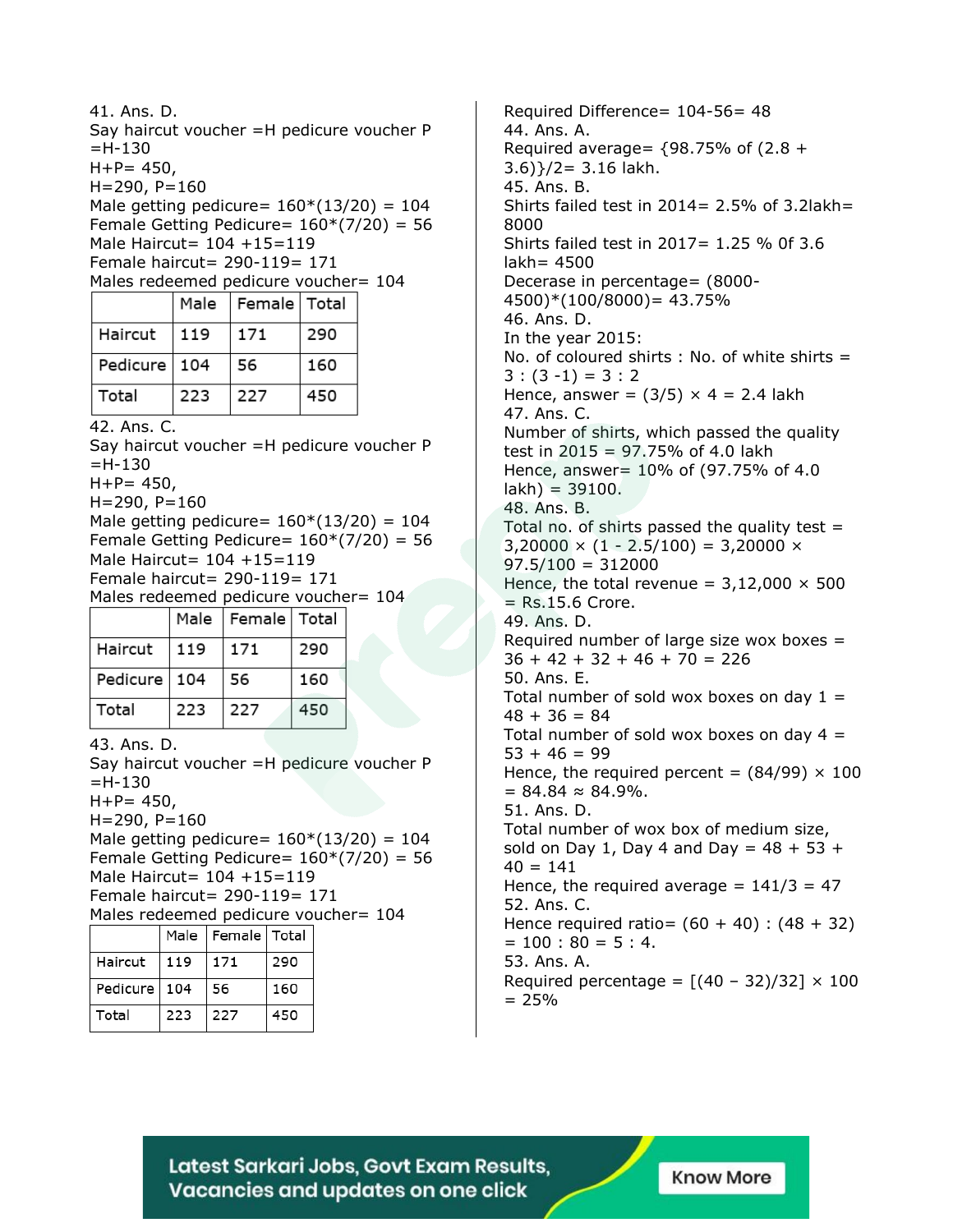54. Ans. B. Given,  $r=$  5 cm and volume of cylinder  $=$ πr<sup>2</sup>h = 500π  $\Rightarrow$  h = 20 cm So, the diagonal of square  $= 20$  cm  $\Rightarrow$  Side of the square = Diagonal/ $\sqrt{2}$  = 20/  $\sqrt{2} = 10^{\sqrt{2}}$  cm ∴ Perimeter of square = 4 × side = 4 ×10  $\sqrt{2}$  = 40 $\sqrt{2}$  cm 55. Ans. B. A  $2x^2 + 5x + 3 = 0$ So  $2x^2 + 2x + 3x + 3 = 0$ So  $2x(x+1)+3(x+1) = 0$ So  $(2x+3)(x+1)=0$ So  $x = -3/2$  or  $x = -1$ B.  $2y^2 - 7y + 6 = 0$  $2y^2 - 4y - 3y + 6 = 0$ So  $y = +2$  or  $y = +3/2$ Thus x<y 56. Ans. D. A.  $3x^2 - 7x + 4 = 0$  $3x^2 - 4x - 3x + 4 = 0$  $X=4/3$  or 1 B.  $2y^2 - 3y + 1 = 0$  $2y^2 - 2y - y + 1 = 0$  $Y = 1$  or  $1/2$ Thus D is correct 57. Ans. A. A.  $x^2$  + 12x + 35 = 0  $x^2$  + 7x + 5x + 35 = 0  $x = -7$  or  $-5$ B.  $y^2$  + 17y + 72 = 0  $.y^2 + 8y + 9y + 72 = 0$  $Y = -8$  or  $-9$ So  $x>y$ 58. Ans. D. A.  $x^2$  – 10x + 25 = 0  $x^2 - 5x - 5x + 25 = 0$  $x = +5$ B.  $y^2 = 25$  $Y = +5,-5$ So  $x \geq y$ 59. Ans. B. A.  $x^2$  – 36x + 324 = 0  $x^2 - 18x - 18x + 324 = 0$  $x = 18$ B.  $y^2$  – 42y + 441 = 0

 $y^2$  – 21y – 21y + 441 = 0  $y=21$  $x < y$ 60. Ans. B. In 30 minutes the train with 50 Km speed reach at a distance of 25 Km And their relative speed is 25 Km/h So, Time take  $\rightarrow$  25/25 = 1Hr Distance from Delhi the two trains will be together  $\rightarrow$ 75\*1 =75 KM 61. Ans. D. Cost Price = Rs.  $(50000 + 2000 + 500)$  = Rs. 52,500 Profit  $= 20%$ Hence, selling price =  $120\%$  of  $52500 =$  Rs. Rs. 63,000 62. Ans. A. Let the number of persons in the group Initially be x, then  $x \times 16.75 + 20 \times 13.25 = (x + 20) \times 15$  $\Rightarrow$  1.75x = 20 × (15 − 13.25)  $\Rightarrow$  1.75x = 20  $\times$  1.75  $\Rightarrow$  x = 20 63. Ans. E.  $A_{2001}:A_{2002} = 4:5$  $A_{2001}$ : B<sub>2001</sub> = 2:3 We have to make A<sub>2001</sub> same in both cases.  $A_{2001}$ : B<sub>2001</sub> = 4:6 Let A's income in  $2001 = 4x$ Let B's income in  $2001 = 6x$ A and B income in  $2001 = 25000$ [Given]  $10x = 25000$  $x = 2500$ A's income in 2001 =  $4x = 4*2500 =$ Rs10000 B's income in 2001 =  $6x = 6*2500 =$ Rs15000 A's income in 2002 =  $5x = 5*2500 =$ Rs12500 Savings of A in  $2002 =$  Rs4000 Expenditure = Income - Savings =  $12500 4000 =$ Rs8500 64. Ans. A. Let the current ages be y and 3y Their ages after 5 years  $\rightarrow$ y+5 & 3y+5  $\rightarrow$ (y+5)/(3y+5)=3/4 $\rightarrow$ y=1 So, their current ages are 1 & 3 years and after 10 years the average age be 12 years.

Latest Sarkari Jobs, Govt Exam Results, Vacancies and updates on one click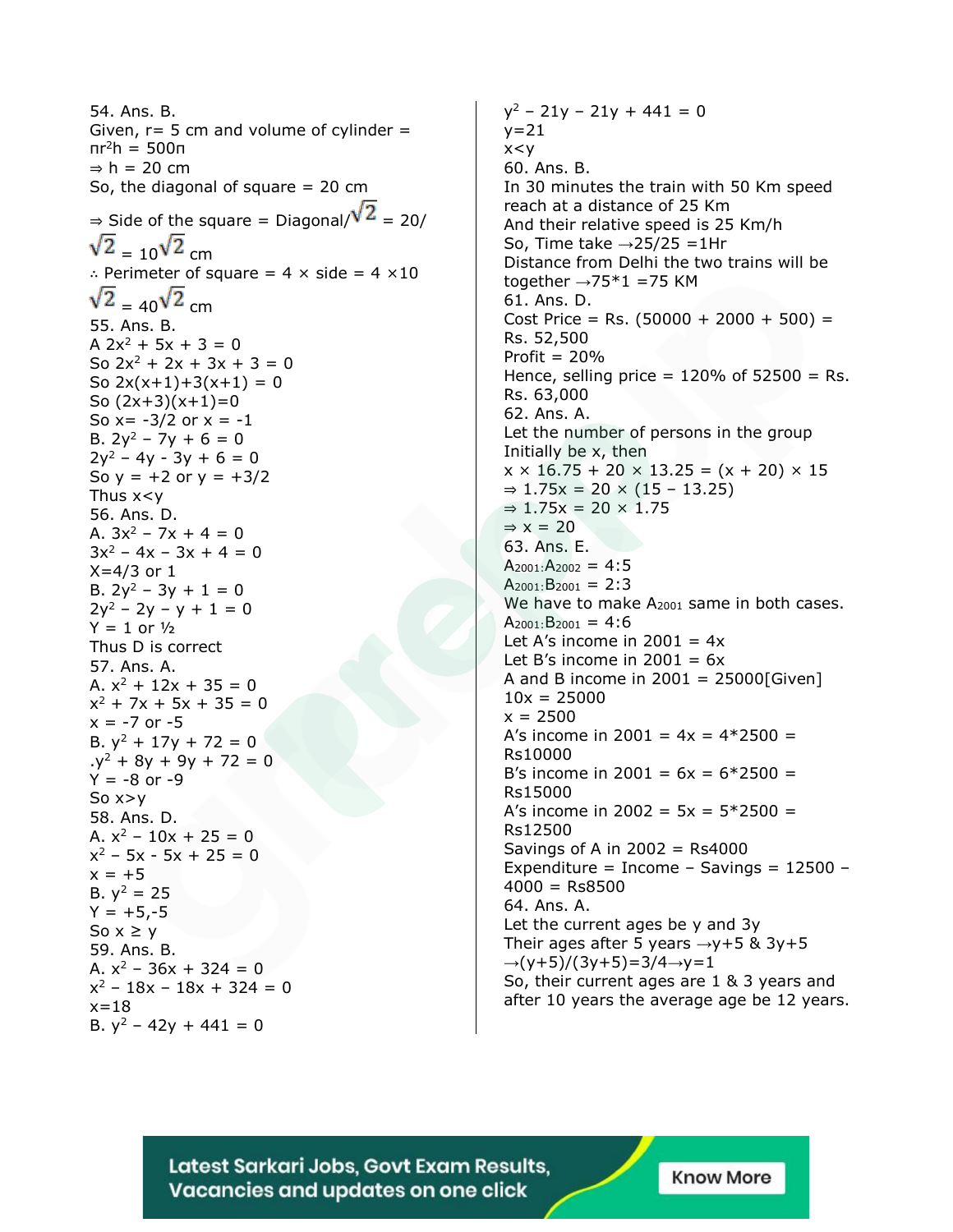65. Ans. A. Ratio of mixture of spirit and water in Container  $1 = 2: 3$ Amount of mixture taken  $= 10$  litres Amount of spirit =  $2/5 \times 10=4$  litres Amount of water =  $3/5 \times 10 = 6$  litres Ratio of mixture of spirit and water in Container  $2 = 3:2$ Amount of mixture taken  $= x$  litres Amount of spirit =  $3/5 \times x = 3x/5$  litres Amount of water =  $2/5 \times x = 2 \times 5$  litres Ratio of mixture of spirit and water in resultant mixture =  $4:5$ Therefore, (4+3x/5)/(6+2x/5)=4/5 (20/5+3x/5)/(30/5+2x/5)=4/5  $(20+3x)/(30+2x)=4/5$ 100+15x=120+8x 7x=20;x=2.86 litres So option (1) is the correct answer. 66. Ans. B. 0.5, 2, 1, 4, 32, 512 taking from opposite side  $512 \div 2^4 = 32$  $32 \div 2^3 = 4$  $4 \div 2^2 = 1$  $1 \div 2^1 = 0.5 \div 2$  $0.5 \div 2^0 = 0.5$ hence 2 is wrong term. 67. Ans. B.  $5.1 = 4 + 1.1$  $7.3 = 5.1 + 2.2$  $10.6 = 7.3 + 3.3$  $15 = 10.6 + 4.4$  $20.5 = 15 + 5.5$  (Hence, 20 is the wrong term)  $27.1 = 20.5 + 6.6$ 68. Ans. D.  $3 = (2 \times 2) - 1$  $8 = (3 \times 3) - 1$  $31 = (8 \times 4) - 1$  $154 = (31 \times 5) - 1$ 923 =  $(154 \times 6) - 1$  (Hence, 924 is the wrong term)  $6460 = (923 \times 7) - 1$ 69. Ans. D. 134 - 69 = 65 further 65 - 33 = 32 69 - 36 = 33 33 - 17 = 16  $36 - 19 = 17$  17 - 9 = 8

 $9 - 10 = 99 - 5 = 4$  $10 - 5 = 5$ 70. Ans. B. 251 -  $1^3$  = 250 ----(Hence, 252 is the wrong term)  $250 + 2^2 = 254$  $254 - 3^3 = 227$  $227 + 4^2 = 243$  $243 - 5^3 = 118$  $118 + 6^2 = 154$ 71. Ans. E. Refer to the following sentences from the passage: I. "These **mismatched graduates** face poorer prospects and lower earnings than their peers who embark on careers that are a better fit for the knowledge and skills they have acquired through three or four years of study. It suggests that traditional careers advice isn't working." The mismatched graduates are those who do not end up getting the job that they are skilled in. Thus, alternative I is correct. II. "To help graduates find the right jobs for them, lots of universities are experimenting with new ways to make their careers advice more accessible and meaningful." This means that many universities are addressing the problem of mismatched jobs. III. "The problem isn't necessarily that too many students are taking the wrong course. There is little evidence that graduates are studying the "wrong" subjects, according to the UUK research, since most are on courses that offer subject knowledge and employability skills that are very much in demand...Instead, students need better careers advice that will help them define their skills and attributes." The passage discusses how graduates end up being mismatched to the jobs they find after university. He/ She finds that the lack of a good career is the root cause of this problem. All the statements are correct and option E is the correct answer. 72. Ans. B.

The third and the fourth paragraphs of the passage suggest that students are not opting for the wrong courses, but they have not been

Latest Sarkari Jobs, Govt Exam Results, Vacancies and updates on one click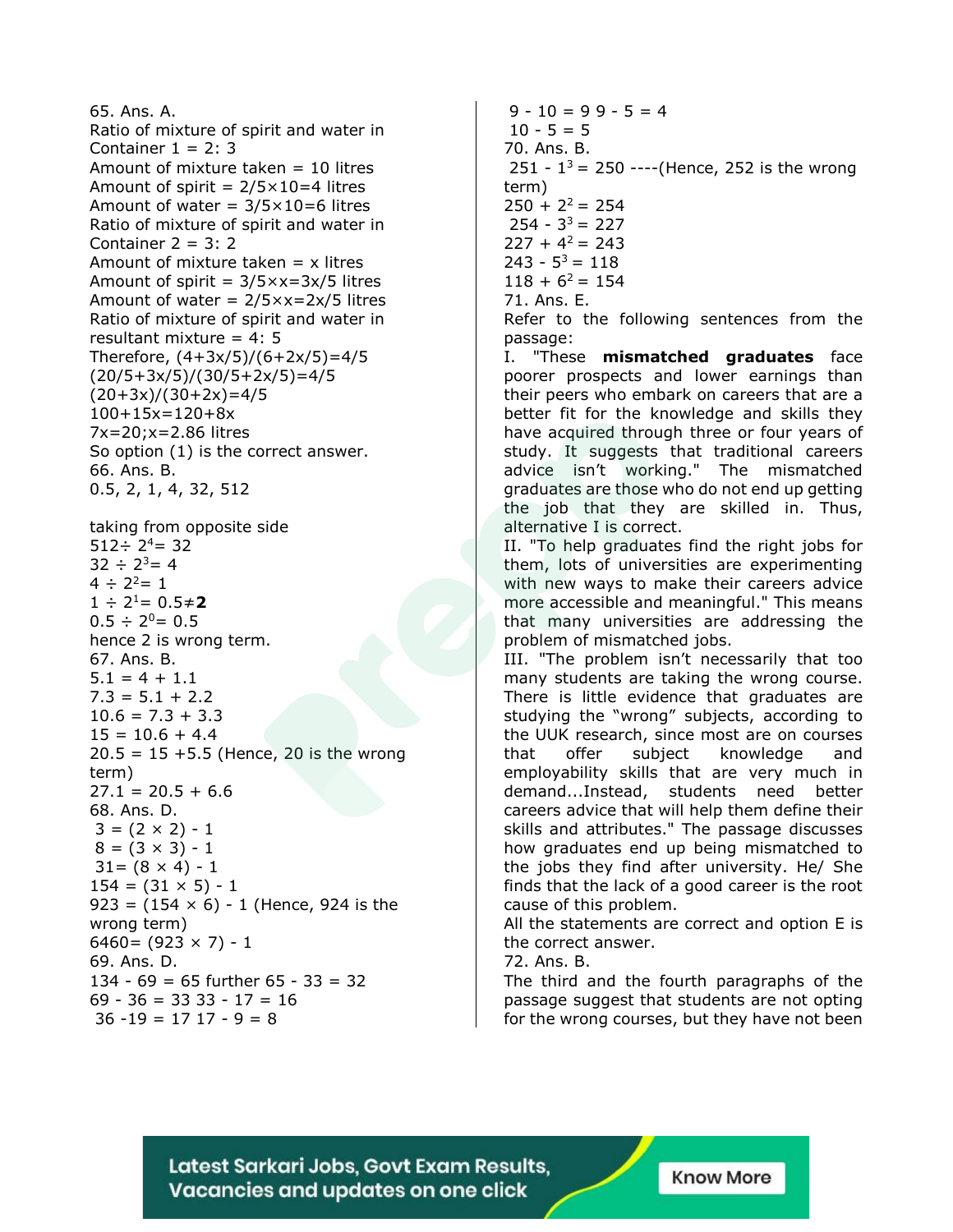counselled appropriately to get the job that matches their knowledge and skills. Thus, option B is the correct answer.

73. Ans. E.

The author of the passage supports the university graduates need to be provided professional advice with respect to the career they must opt for. This would save them from making unsuitable career choices. According to the passage, "Students also need help finding out which skills they'll need to break into certain industries – **particularly in sectors that aren't good at diversifying their recruitment, or when they have no family or social network of contacts to call on for help and advice**." Thus, option E is the most suitable answer. 74. Ans. A.

Option A is the correct answer. The author of the passage points out that many employers prefer recruiting young people who have spent a couple of years in the workplace rather than raw recruitments from university. This implies that the problem lies in the lack of experience as opposed to the lack of skills, something which the politicians complain of. Thus the mentioned sentence implies that the politicians have not been able to properly analyse the root cause of the problem that lands up a student in an undesirable job. Option A is the correct answer.

75. Ans. B.

"Evidence" means proof. Thus, option B is the correct answer.

Rustic- made in a plain and simple fashion. Misnomer- a wrong or inaccurate use of a name or term.

76. Ans. C.

"Embark" means to begin (a course of action). Thus, option A is the synonym of "embark". "Reject" is the correct antonym of the given

word.

Apprehend- understand or perceive.

77. Ans. E.

All the three statements use the word "hamper" in the correct form. In the first and the second sentence, the word has been used as a verb in the present and the past tense respectively. "Hamper" means to cause hindrance. The third sentence uses the word as a noun which means a basket or a container. The word fits appropriately in the given question. Since the word has been used correctly in all the sentences, option E is the correct answer.

78. Ans. D.

Tact— skill and sensitivity in dealing with others or with difficult issues Tactfully— with skill and sensitivity in dealing with others or with difficult issues Tactful— having or showing skill and sensitivity in dealing with others or with difficult issues

"Tactful" fits in statement I as an adjective is required to define the judge. "Tact" fits in statement III as it has been correctly used as a noun in the sentence. "Tactfully" is an adverb which can modify a verb, an adjective or another adverb. The word does not fit in the second sentence as one cannot come up with a "tactfully", but with a tact.

Since only statements I and III are correct, option D is the correct answer.

79. Ans. A.

"Adage" is a noun which means a proverb or short statement expressing a general truth. The word cannot be used in the verb or a gerund form, thus, statements II and III are incorrect. The word has been used correctly only in statement I. Thus, option A is the correct answer.

80. Ans. B.

"Malaise" (noun) means uneasiness or restlessness. The word has been correctly used only in statement II. The other two sentences use the forms of the word which do not exist in the Standard English language. Thus, option B is the correct answer.

81. Ans. E.

When we use 'rather', we mention the opposite of that action in the next phrase. Since circular and linear are opposite, A & E go together. C and F also connect appropriately.

82. Ans. C.

All the given sentences are about oceans. Nothing is related to farmers. B ends with

Latest Sarkari Jobs, Govt Exam Results, Vacancies and updates on one click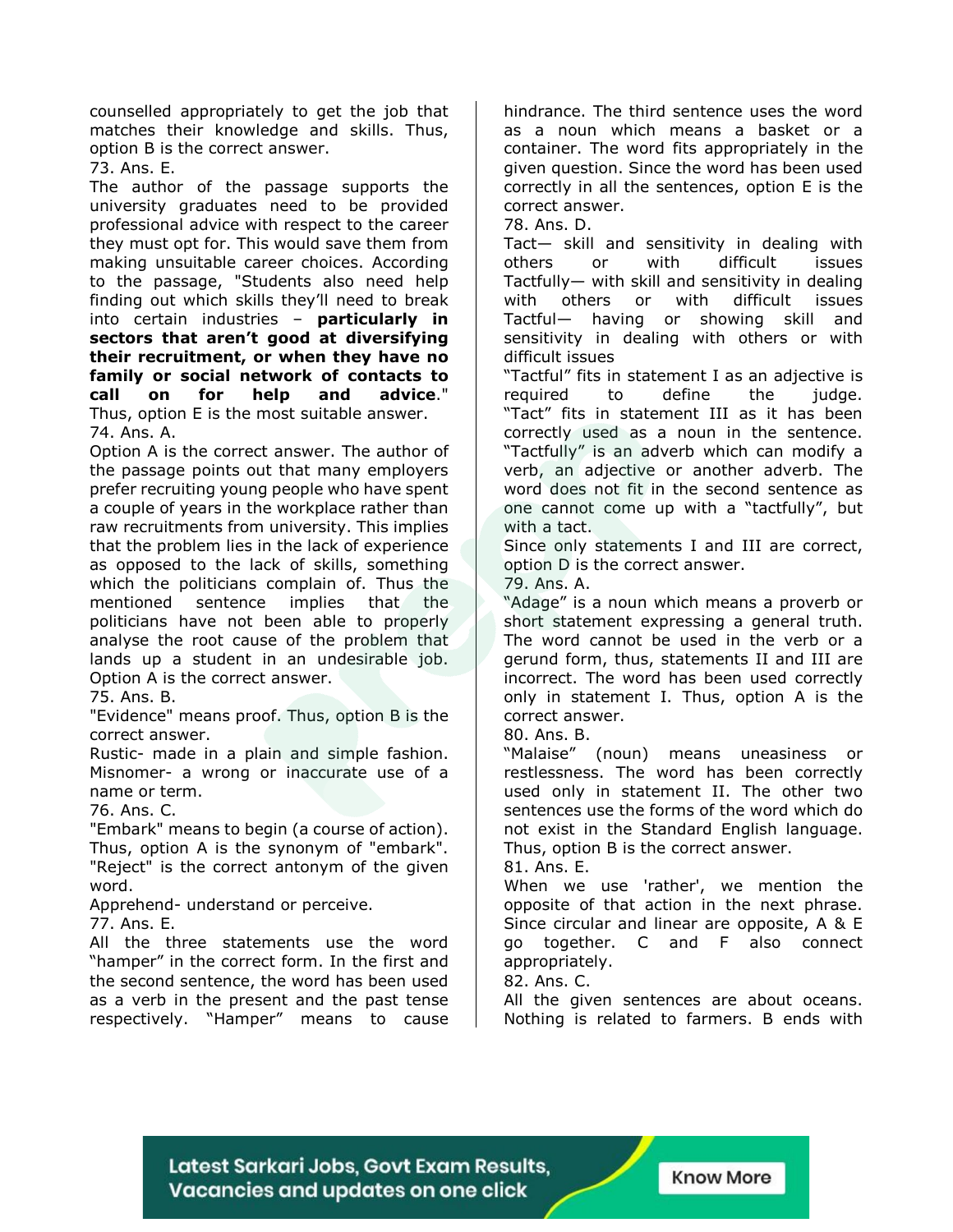'around' which indicates there must be a location mentioned in the next part of the statement. None of the segments in column II does that. Both D & F can follow A. But none of the options mentions A- D as a pair. So, D will follow C and F will follow A. Hence, the correct answer is C.

83. Ans. A.

Statement A ends with 'completely', an adverb. This means the part following it must start with a main verb. None of the clauses in column II do so. Statement C ends with 'of' which indicates that the next part must describe an attribute of the subject (Unsustainable fishing practices). Grammatically, both E & F can do that. But, none of the options has C- E as a pair. So, F would be more appropriate after C. B & E can be joined correctly. Hence, the correct answer is A.

84. Ans. D.

There is only one 'social media market giant' in column I, i.e. is Facebook. So, B goes with F. No other combinations can be formed correctly. Hence, the correct answer is option D.

85. Ans. B.

Care of calves and humans cannot be picked up for listening. So, B goes with F. Preferring one appendage over another, is a habit also see, in humans i.e. being right or left handed. So, A & E go together. Older females do care of the young ones. so, C goes with D. Hence, the correct answer is option B.

86. Ans. A.

"Displacing" is a continuous verb which does not make much sense here. Thus, the noun "displacement" should be written instead of "displacing". Also, the sentence talks about climatic changes, thus, the word "weather" should be used instead of "whether". Since only (i) is correct, thus, option A is the correct answer.

Note that "weather" (alternative i) and whether (alternative ii) are two different words carrying different meanings.

#### 87. Ans. B.

The subject here is "incidents" which is plural, thus, the verb should be plural too. Hence, "have" should be used instead of "has". Moreover, 'spotlight in' will get replaced by the 'spotlight on' as there should be a proper use of preposition. 'To put the spotlight on' something means to highlight it. Thus, option B is the correct answer.

88. Ans. C.

"Cost" is a singular subject, thus the auxiliary verb "is" should be used. Thus, option C is the correct answer.

"More" represents comparative degree, hence, "the" cannot be used before it, hence, (ii) is incorrect. Thus, option C is the correct answer.

89. Ans. A.

"Six" is a plural number, thus, 'years' should be in plural as the preposition "of" is used after it. In contrast, in compound nouns, the singular forms are used. E.G. I saw a **ten year** old boy steal from the shop. Additionally, in the highlighted part, the phrase "in qualitatively" is incorrect as "qualitatively" is an adverb. To make the sentence correct, the noun "quality" should be used. Since (i) makes both the corrections, option A is the correct answer.

90. Ans. A.

The subject here is "meritocracy", hence, the singular verb "has" should be used instead of "have". "Examing" as given in alternative (iii) is not a word in Standard English, hence incorrect. Thus, option A is the answer.

#### 91. Ans. B.

The error is in part B of the sentence, which means the word "underline" has been used wrongly here. Note that the word mentioned after "underline" is "problem", which is a noun. So, we need an adjective to modify this noun. Thus, "underlined" should replace the highlighted word mentioned in B. An underlined problem means an emphasised problem.

#### 92. Ans. B.

The error is in part B of the sentence, which means the word "vertebrate" has been used wrongly here. Note that the sentence mentions that the heat causes some action in the molecules, which means we need a verb instead of the noun "vertebrate" (an animal of

Latest Sarkari Jobs, Govt Exam Results, Vacancies and updates on one click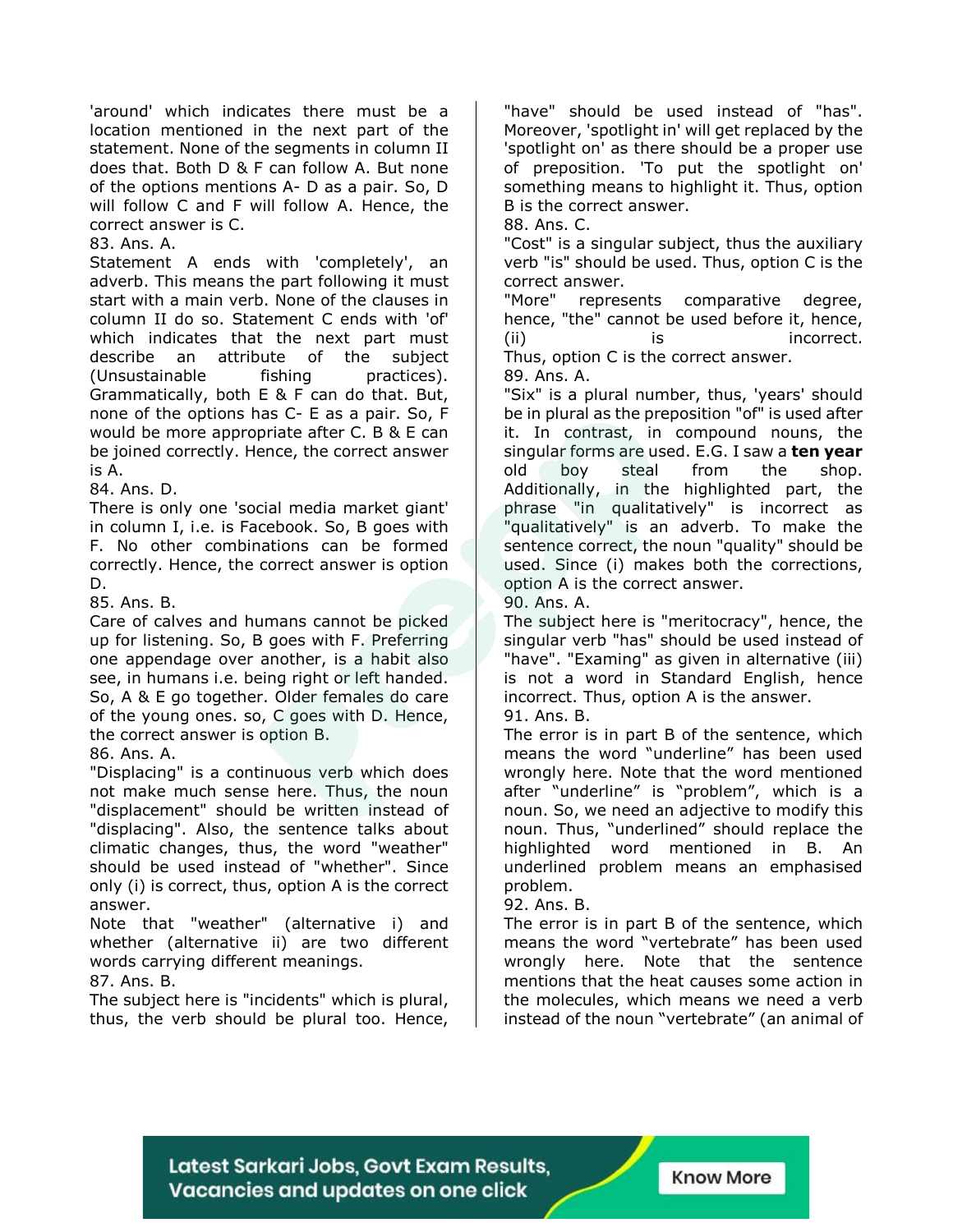a large group distinguished by the possession of a backbone or spinal column). Thus, the word "vibrate" must be used which means move continuously and rapidly to and fro. 93. Ans. B.

Fleet is the collective noun used for ships. Here, 'sheeps' has been used in the first part, which needs to be replaced with 'ships'. 94. Ans. B.

Dew should be replaced by due. Dew means tiny drops of water that form on cool surfaces at night, when atmospheric vapour condenses. Due to means owing to something or because of something.

95. Ans. A.

Here "creating" should be used in place of "created" in order to make sentence context appropriate.

96. Ans. B.

The usage of "however" in one of the segments suggests that a contradiction to a mentioned clause will be presented in the other clause. The sentence cannot start with the conjunction, "however". This eliminates options D and E. Part C cannot begin the sentence either as it would fail to make a logical sentence. E cannot immediately follow C, thus, the correct sequence is DBCAE and option B is the correct answer.

97. Ans. B.

The sentence should start with the main subject, which in this case is "Harry and Meghan's little one". The little one's objective is given by segment B and hence that should follow A. Of all the options, it is option B which has AB as the opening pair. Option B is the correct answer and the correct sequence is ABCDE.

98. Ans. C.

The segments cannot be arranged in any of the given sequences as there are grammatical errors in it.

99. Ans. D.

The theme of the sentence is centred around the given words, "resilient" "resilience" and "resiliency". Thus, A and D can be used to start the sentence. Of the two, A must be followed by D. Now E tells us about the use of the words, which is applied to victims. Thus, the sequence so far is ADE. The option with the same sequence is D and the correct sequence is ADEBC.

100. Ans. E.

The sentence is about Lauren Mayberry. Thus, segment A should start the sentence. Frontwoman means the leading singer in a band, thus, logically she got on to the stage must follow A. She took the stage in something that was pastel coloured. This inadvertently means that she was dressed up in a dress which was pastel in colour. What must follow E is D. The option with the sequence AED is option E and AEDBC is the correct order.

\*\*\*